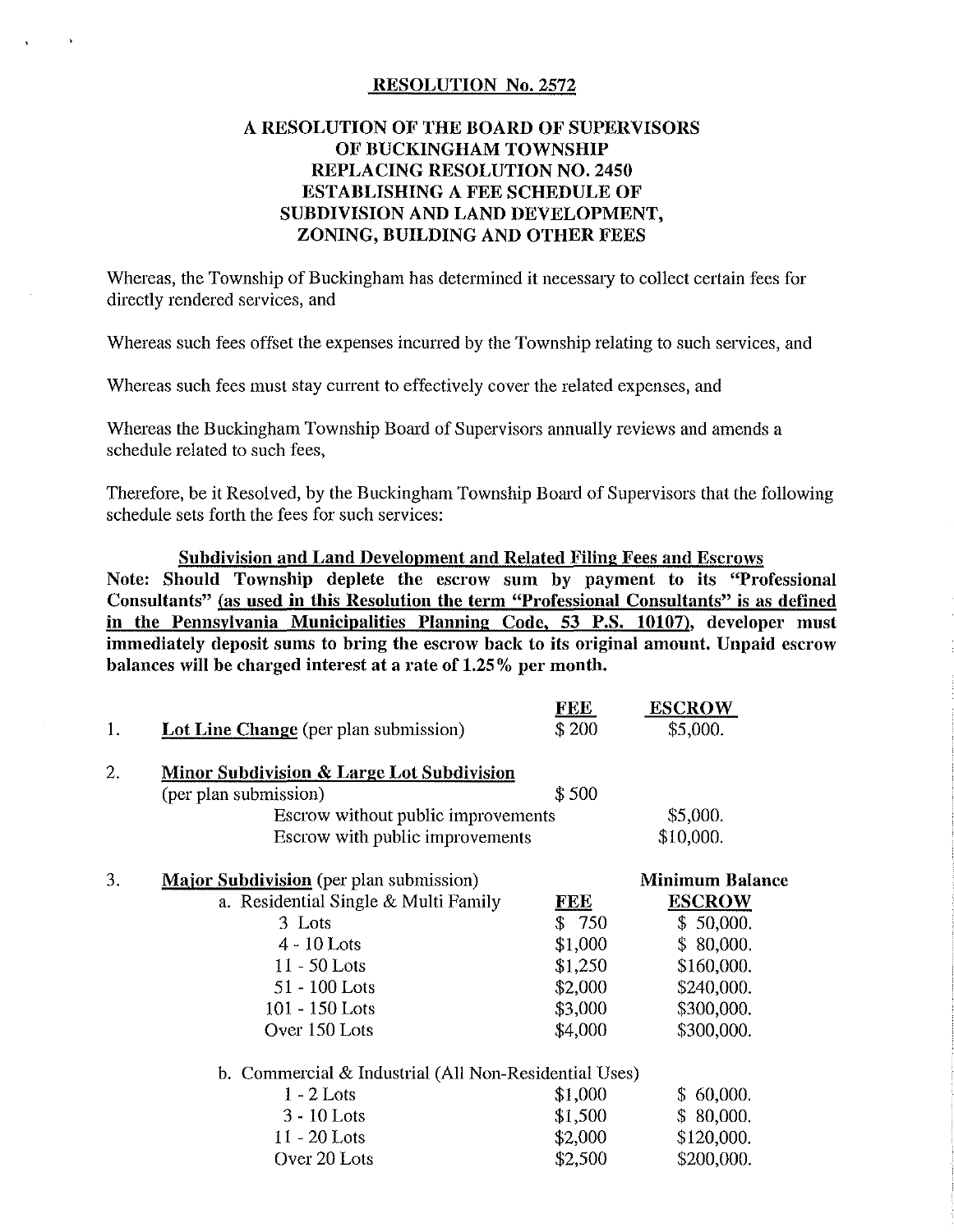# Resolution No. 2572 page 2 of 23

l,

 $\ddot{\phantom{a}}$ 

|                                        | (per plan submission)                                                     |                             |                                                                                              |
|----------------------------------------|---------------------------------------------------------------------------|-----------------------------|----------------------------------------------------------------------------------------------|
| <b>ACRES</b>                           | <b>FEE</b>                                                                |                             | <b>ESCROW</b>                                                                                |
| a. Residential - Single & Multi Family |                                                                           |                             |                                                                                              |
| $0 - 4.99$                             | $$300 + $10$ per 1,000 sq. ft.                                            |                             | 10 times Fee                                                                                 |
| $5 - 9.99$                             | $$350 + $10$ per 1,000 sq. ft.                                            |                             | 10 times Fee                                                                                 |
| $10 - 19.99$                           | $$600 + $10$ per 1,000 sq. ft.                                            |                             | 10 times Fee                                                                                 |
| $20 - 39.99$                           | $$700 + $10$ per 1,000 sq. ft.                                            |                             | 10 times Fee                                                                                 |
| $40 - 60.00$                           | $$900 + $10$ per 1,000 sq. ft.                                            |                             | 10 times Fee                                                                                 |
| Over 60.00                             | $$1500 + $10$ per 1,000 sq. ft.                                           |                             | 10 times Fee                                                                                 |
| <b>ACRES</b>                           | <b>FEE</b>                                                                |                             | <b>ESCROW</b>                                                                                |
|                                        | b. Commercial & Industrial (All Non-Residential Uses)                     |                             |                                                                                              |
| $0 - 2.49$                             | $$550 + $10$ per 1,000 sq. ft.                                            |                             | 10 times Fee                                                                                 |
| $2.50 - 4.99$                          | $$650 + $10$ per 1,000 sq. ft.                                            |                             | 10 times Fee                                                                                 |
| $5.00 - 7.50$                          | $$850 + $10$ per 1,000 sq. ft.                                            |                             | 10 times Fee                                                                                 |
| <b>Over 7.50</b>                       | $$1500 + $10$ per 1,000 sq. ft.                                           |                             | 10 times Fee                                                                                 |
|                                        | c. Requests for waiver of land development                                |                             |                                                                                              |
|                                        |                                                                           | <u>FEE</u>                  | <b>ESCROW</b>                                                                                |
| Residential                            |                                                                           | \$125.                      | \$1,000.                                                                                     |
| Non-residential                        |                                                                           | \$250.                      | \$2,500.                                                                                     |
| <b>Act 537 Planning Module Reviews</b> |                                                                           | <b>FEE</b>                  | <b>ESCROW</b>                                                                                |
|                                        | 3 to 14 Lots (or equivalent EDUs)                                         | \$1,000.                    | \$2,000.                                                                                     |
|                                        | 15 or more Lots (or equivalent EDUs)                                      | \$5,000.                    | \$15,000.                                                                                    |
| <b>Conditional Use Applications</b>    |                                                                           |                             |                                                                                              |
|                                        | a. Single lot Residential & Agricultural                                  | 500.<br>\$.                 |                                                                                              |
|                                        | b. Residential use related to a pending or                                |                             |                                                                                              |
|                                        | prospective subdivision                                                   | \$4,000.                    |                                                                                              |
|                                        | c. Commercial, Industrial and pending                                     | \$2,000.                    |                                                                                              |
|                                        | or prospective land development                                           |                             |                                                                                              |
|                                        | <b>Subdivision &amp; Land Development (SALDO) Park and Recreation Fee</b> |                             |                                                                                              |
|                                        |                                                                           |                             |                                                                                              |
| Fee in lieu of Recreation Use          |                                                                           | committed to the Park Fund. | \$2,954.50 per building lot for the year 2022 to be                                          |
| <b>Professional Consultant Escrow</b>  |                                                                           | fee Agreements.             | Set by Township Manager based on project.<br>Cost based on Professional Consultants' Current |
|                                        | <b>Administrative Billing Charges for Professional Consultant Escrows</b> |                             |                                                                                              |
|                                        |                                                                           |                             | 10% of the amount of bill.                                                                   |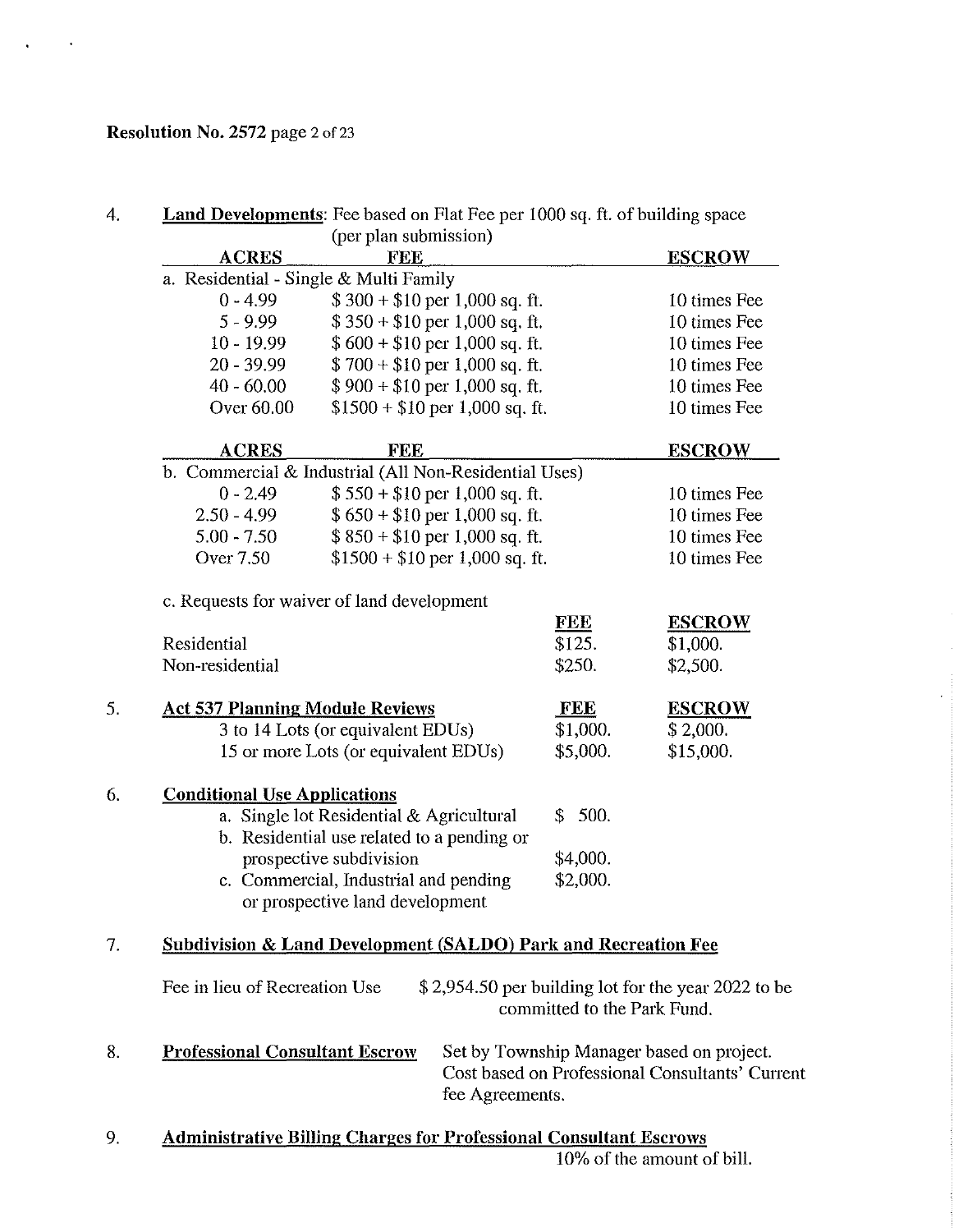# CODE DEPARTMENT PERMIT FEES AND ESCROWS

### Note: All fees and escrows must be paid/posted prior to the issuance of any permit.

# SECTION I - ZONING PERMIT FEES

Unit as defined in this Resolution shall be each portion of a building capable of being separately owncd or leased. Zoning permit fees will be collected at time of application and are non-refundable.

#### A. Residential

| New construction or residential additions                                                                                             | Fee - \$150.00 per<br>dwelling unit or<br>occupancy |
|---------------------------------------------------------------------------------------------------------------------------------------|-----------------------------------------------------|
| Carports, detached garages, greenhouses, or sheds<br>that are less than 1,000 sq. ft.                                                 | Fee - \$80.00                                       |
| Carports, detached garages, greenhouses, or sheds<br>that are $1,000$ sq. ft. or greater                                              | Fee - \$150.00                                      |
| Residential accessory structures other than carports,<br>detached garages, greenhouses, or sheds that are less<br>than 1,000 sq. ft.  | Fee - \$150.00                                      |
| Residential accessory structures other than carports,<br>detached garages, greenhouses, or sheds that are<br>1,000 sq. ft. or greater | Fee - \$150.00                                      |
| Home Occupations                                                                                                                      | Fee - \$80.00                                       |
| <b>Permanent Generators</b>                                                                                                           | Fee - \$80.00                                       |
| Uncovered decks less than 30" above grade, patios,<br>or walkways                                                                     | Fee - \$80.00                                       |
| Driveways and driveway extensions                                                                                                     | Fee - \$80.00                                       |
| Fences                                                                                                                                | Fee - \$50.00                                       |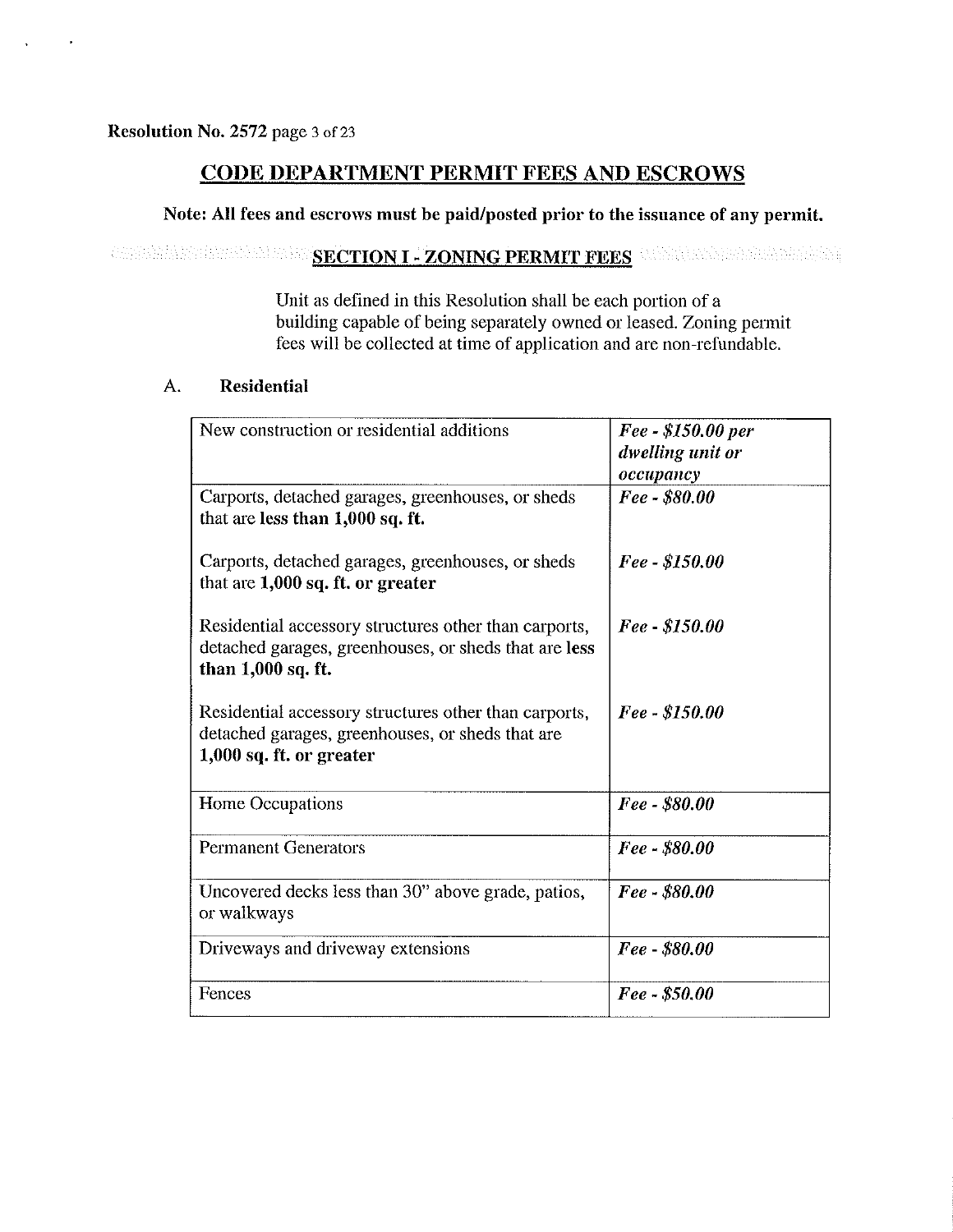Resolution No. 2572 page 4 of 23

#### B. Non-Residential

| New construction, additions, accessory<br>buildings and permanent generators | Fee - \$250.00 per unit,<br>use or occupancy |
|------------------------------------------------------------------------------|----------------------------------------------|
| Initial occupancy by owners or tenants                                       |                                              |
| Subsequent changes in occupancy and/or<br><i>use</i>                         |                                              |
| <b>Fences</b>                                                                | $Fee - $50.00$                               |

C. Agriculture - Includes new construction and additions to existing agricultural structures for farm support such as barns, livestock shelters, poultry buildings, and equipment sheds. *Fee* - *\$80.00 pel' unit* 01' *lise* 

### D. Temporary Structures

*Fee* - *\$80.00 pel' unit* 

#### 85 SECTION II - ZONING HEARING BOARD AND RELATED ZONING FEES

#### A. **Zoning Hearing Board**

1. Residential

- 2. Commercial, Industrial and pending or prospective Land Development application.
- 3. Pending or prospective Subdivision application

\$ 750 plus \$100 cscrow due at time of application to cover half the costs of the court reporter.

\$1,500 plus \$300 escrow due at time of application to cover half the costs of the court reporter.

\$4,000 plus \$1,000 escrow due at time of application to cover half thc costs of the court reporter.

- 4. Challenge to Validity of Zoning Ordinance or Map \$25,000
- 5. Continuance Fees: 25% of original fee and costs of posting and noticcs. *Continuance means an applicant petitions the ZHB for their case to be moved from a scheduled meeting date to afuture meeting resulting in the requirement of new postings and new public notices.*
- *6. Supplementalfees ofY, the originalfilingfee will be required* if *the ZHB must spend more than six meeting hours (total) hearing an appeal.*

#### B.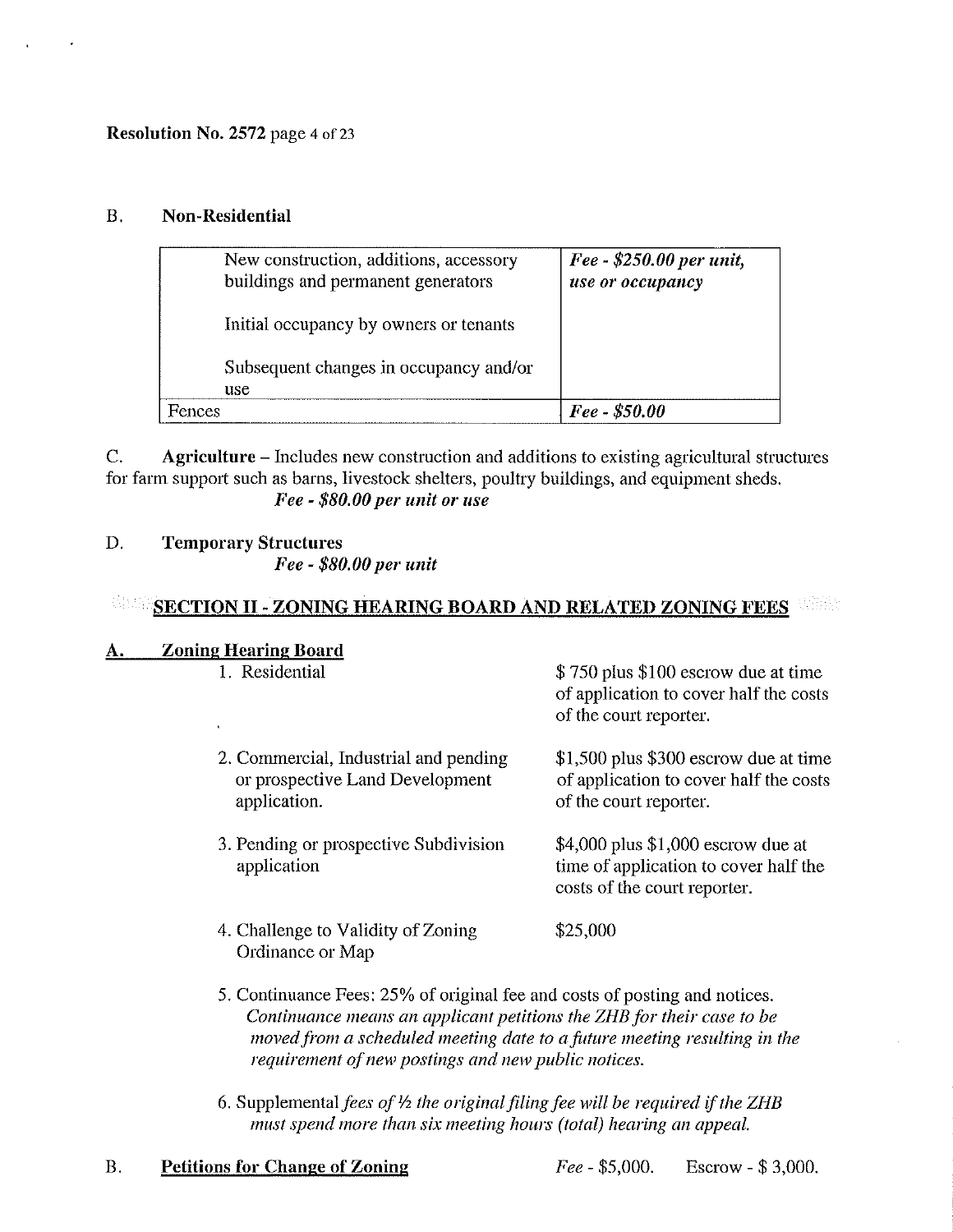Resolution No. 2572 page 5 of 23

#### C. Curative Amendments *Fee* - \$25,000.

#### teren hari ile ne here e altri d SECTION II - BUILDING PERMIT FEES

#### All building permits are subject to a \$8.00 educational surcharge.

#### A. Residential

#### 1. Single Family Dwelling Unit

*Plan Review Fees* - Non-refundable plan review fees are applicable to the first plan (record plan) of each type and are due at the time of application.

| <b>Single Family Dwellings</b> | Fee - \$300.00 architectural plan      |
|--------------------------------|----------------------------------------|
|                                | review fee per dwelling unit plus      |
|                                | \$0.72 per square foot plus            |
|                                | plumbing, mechanical and fire          |
|                                | protection fees hereinafter specified. |

*Note:* Area calculations shall be made using outside dimensions of construction for all usable areas including covered decks, plus garage and one-half the total square feet of unfinished basement area. Crawl spaces and unusable attic spaces shall not be included in area calculations.

*Note:* from the Subdivision & Land Development (SALDO), the Park and Recreation Fee in lieu of recreation use is \$2,954.50 per building lot for the year 2022 to be committed to the Park Fund.

#### 2. Multi-Family Dwelling Unit

*Plan Review Fees* - Non-refundable plan review fees are applicable to the first plan (record plan) of each type and are due at the time of application.

| Multi-Family Dwellings | Fee - \$300.00 architectural plan      |
|------------------------|----------------------------------------|
|                        | review fee per dwelling unit plus      |
|                        | \$0.72 per square foot plus            |
|                        | plumbing, mechanical and fire          |
|                        | protection fees hereinafter specified. |

*Note:* Area calculations shall be made using outside dimensions of construction for all usable areas including covered decks, plus garage and one-half the total square feet of unfinished basement area. Crawl spaces and unusable attic spaces shall not be included in area calculations.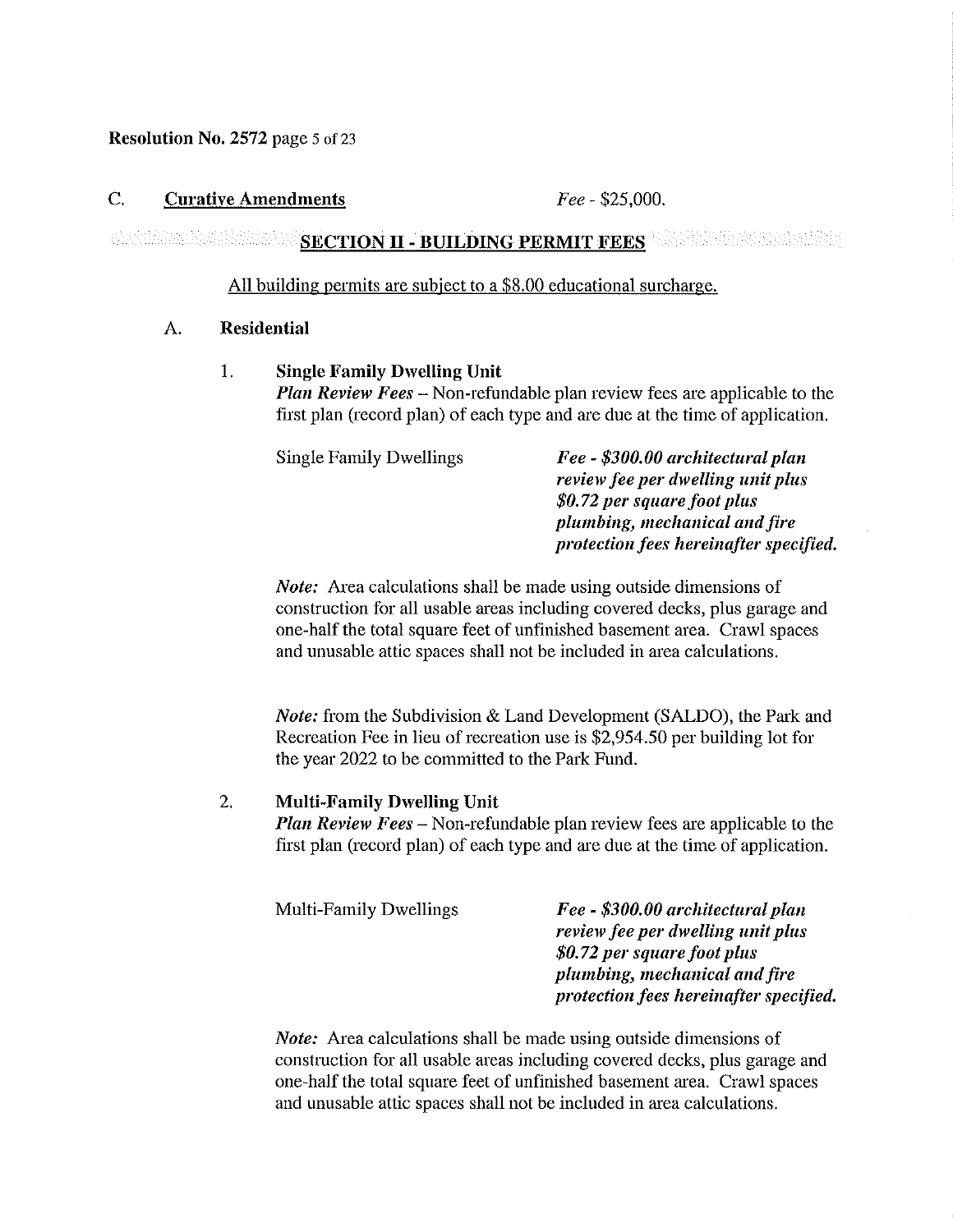#### Resolution No. 2572 page 6 of 23

*Note:* from the Subdivision & Land Development (SALDO), the Park and Recreation Fee in lieu of recreation use is \$2,954.50 per building lot for the year 2022 to be committed to the Park Fund.

#### 3. Alterations including Finishing Basements

*Fee* - *\$85.00 plus \$13.00 per \$1,000.00 construction cost plus plumbing, mechanical and fire protection fee hereinafter specified.* s *Minimum Fee* - *\$200.00* 

- 4. Additions to primary residential buildings *Fee* - *\$150 plus \$0.72 per square foot plus plumbing, mechanical, and fire protection fees hereinafter specified.*
- 5. Carports, detached private garages, greenhouses, sheds, and any other structures that are accessory to detached one-family dwellings and are 1,000 sq. ft. or greater *Fee* - *\$100.00 plus \$0.45 per sq. ft.* plus plumbing, mechanical, and fire protection fees *hereinafter specified.*
- 6. Decks greater than  $30$ " above grade *Fee* - *\$175.00*
- 7. Decks greater than 30" above grade supporting spas OR decks with structures that are NOT attached to the home. *Fee* - *\$225.00*

#### B. Non-Residential (PA UCC Commercial)

1. New non-residential (PA UCC Commercial) *Fee* - *\$0.82 per sq. ft. plus \$350.00 architectural plan review fee due at time of application.* 

*Note:* Area calculations shall be made using outside dimensions of construction for all usable area. Crawl spaces and unusable attic spaces shall not be included in area calculations.

2. Alterations or non-ordinary repairs to existing occupant or tenant spaces *Minimum \$350.00 architectural plan review fee due at time of application.* 

*For alterationsirepairs where construction costs are \$1,000 or greater, permit fee* is *\$20.00 per \$1,000.00 construction cost plus the \$350.00 architectural plan review fee dlle at time of application.*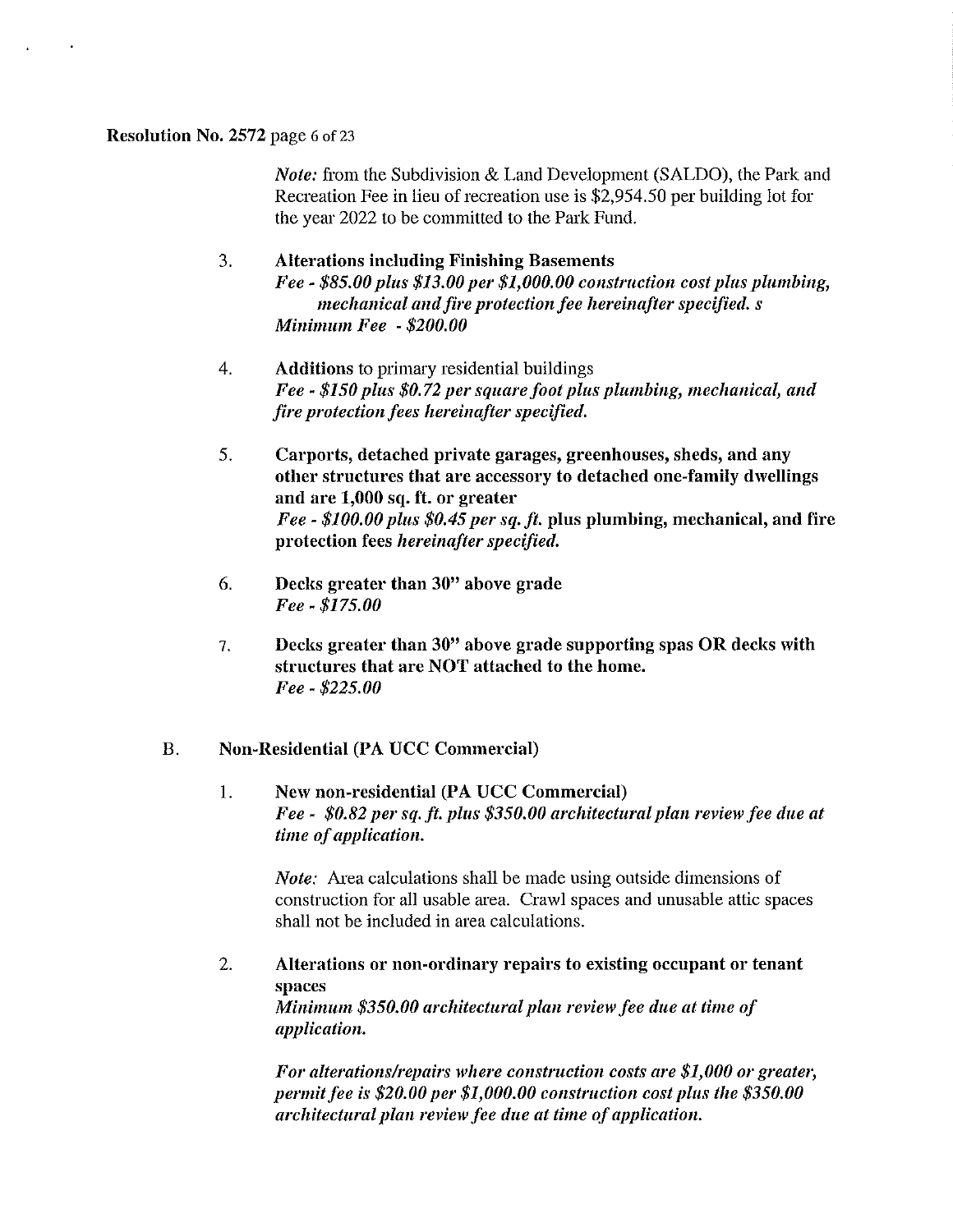#### Resolution No. 2572 page 7 of 23

3. Additions - All additions to non-residential buildings.

Fee - \$0.82 per sq. ft. plus \$350.00 architectural plan review fee due at *time of application.* 

- 4. Non-Residential Accessory Buildings 400 sq. ft. or less *Fee* - *\$250.00*
- 5. Tenant Fit-outs and Change of Occupancy shall be in accordance with the following:
	- a. CHANGE OF OCCUPANCY PERMIT

*Fee* - *\$250.00 Zoning Fee plus \$65.00 Fire Marshal inspection* 

Use & Occupancy permit is required for all tenant spaces (retail or offices) assuming a new tenant/occupant or a new zoning use.

Please note the following parameters for the permit:

- I.) No change in ICC Use Classification
- 2.) No walls, partitions, or counters to be added or removed.
- 3.) No plumbing, HVAC, or electrical work involved.
- 4.) No changes in occupancy load.
- 5.) A final inspection is required before issuance of a Certificate of Occupancy.

#### b. MODIFIED TENANT FIT-OUT PERMIT and ACCESSIBILITY

*FEE: \$350.00 plus any plumbing, mechanical, fire protection fees as required A separate Use and Occupancy permit is required for all new tenants,* 

Modified Tenant Fit-Out permit is required for tenant spaces involving minor alterations or a change in ICC occupancy classification. Please note the following parameters for the permit:

- I.) Addition or removal of non-load bearing walls or partitions.
- 2.) Addition or removal of non-fire-rated walls or partitions.
- 3.) No changes in egress or occupancy load.
- 4.) Minor alterations to plumbing, HVAC, or electrical system.
- 5.) Installation of fire protection systems.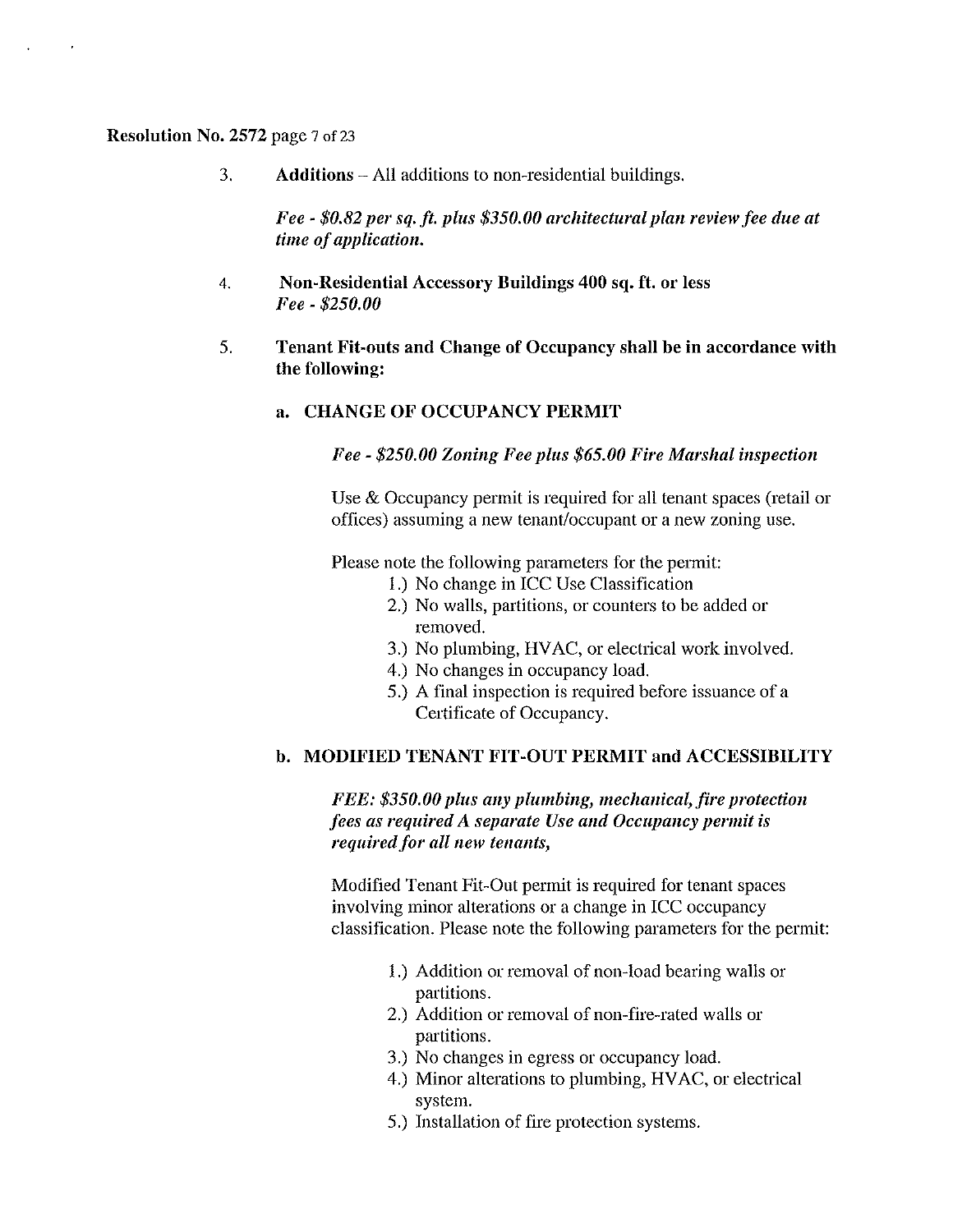#### Resolution No. 2572 page 8 of 23

#### c. TENANT FIT-OUT PERMIT and ACCESSIBILITY

*Fee per unit/suite* - *\$350.00 plus \$0.82 per sq. ft. of affected area plus any plumbing, mechanical, fire protection fees as required. A separate Use and Occupancy permit* is *required for all new tenants.* 

Tenant fit-Out permit is required for all new fitout spaces or alteration/renovation of existing tenant spaces with the following parameters:

- 1.) Addition or removal of load bearing walls or partitions.
- 2.) Addition or removal of fire-rated walls or partitions.
- 3.) Any changes in egress or occupancy load.
- 4.) Alterations involving the addition or removal of plumbing, HVAC, or electrical systems.
- 5.) Any increase or decrease in the size of the tenant space.
- 6.) Installation of fire protection systems.
- 6. Mini warehouse complex Includes warehouse complexes utilizing prefabricated storage units on block and/or skids with tie downs. *Fee* - *\$500.00*
- C. Farm Buildings Includes new construction, alterations and additions.
	- 1. Agricultural structures not otherwise exempt from permits by the currently adopted building code. *Fee - \$0.15 per sq. ft., \$60.00 minimum*
	- 2. Plastic type greenhouses *Fee* - *\$330.00 per acre covered or part thereof*
- D. Cancellation, change, or transfer of any approved building permit or its terms.

*Fee* - *50% of all permit fees excluding architectural review fees and educational fees which are non-refundable.* 

#### Mehning Mar SECTION III - PLUMBING PERMIT AND REGISTRATION FEES

#### Plumbing Permit Fees

Includes but is not limited to: toilets, stall showers, sinks, urinals, disposals, water heaters, floor drains, dishwashers, and washing machine ontlets.

| $\mathsf{A}$ . | <b>Residential</b>                              |
|----------------|-------------------------------------------------|
|                | Fee - \$18 per fixture, minimum fee \$80.00     |
| <b>B.</b>      | Non-Residential (PA UCC Commercial)             |
|                | Fee - \$20.00 per fixture, minimum fee \$150.00 |
| C.             | <b>Building Sewer Inspection</b>                |
|                | Fee - \$80.00                                   |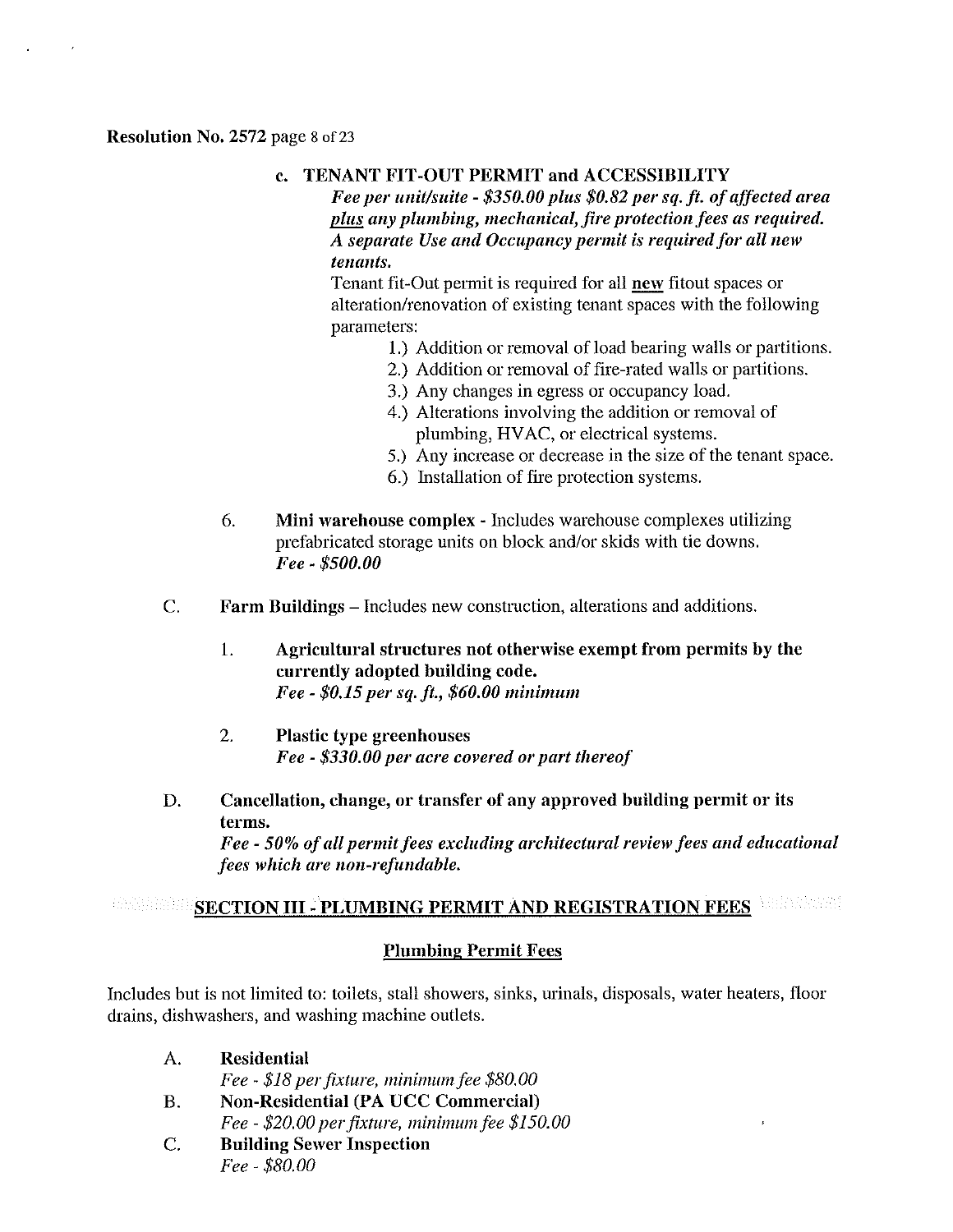Resolution No. 2572 page 9 of 23

### Plumbing Registration Fees

- A. Master Plumber *Fee* - *\$65.00*
- B. Journeyman Plumber *Fee* - *\$25.00*

# SECTION IV - MECHANICAL PERMITS & FUEL BURNING APPLIANCES

- A. Residential *Fee \$80.00 for the first \$1,000.00 plus \$15.00 for each additional \$1,000.00 of construction cost.*
- B. Non-residential *Fee \$95.00 for the first \$1,000.00 plus \$30.00 for each additional \$1,000.00 of construction cost.*

#### SECTION V- WELL PERMITS THE NEW HORSEN BALLAND

| А.        | New Well<br>Fee - \$165.00                 | <b>ESCROW</b><br>\$500.00   |
|-----------|--------------------------------------------|-----------------------------|
| <b>B.</b> | Replacement Well<br>Fee - \$55.00          | <b>ESCROW</b><br>\$500.00   |
| C.        | <b>Monitoring Well</b><br>$Fee - $55.00$   | <b>ESCROW</b><br>\$500.00   |
| D.        | New Well – Permit B or C<br>Fee - \$900.00 | <b>ESCROW</b><br>\$5,000.00 |
| Е.        | <b>Geothermal Well</b><br>Fee - \$80.00    | N/A                         |

If final inspection/approval is not received in 5 years, the escrow is forfeited.

SECTION VI - SWIMMING POOL PERMIT FEES AND ALLOWED AND SECTION VI - SWIMMING POOL PERMIT FEES

- A. In-ground pools *Fee* - *\$400.00 each* / *Fence Escrow* - *\$750.00* \*\*\*
	- B. Above-ground pools 24" in depth or greater *Fee* - *\$150.00 each* / *Fence Escrow* - *\$500.00* \*\*\*

\*\*\* Filling pool with water prior to approval of the fence/pool enclosure will result in forfeiture of the escrow. If final inspection/approval is not received in 5 years, the escrow is forfeited.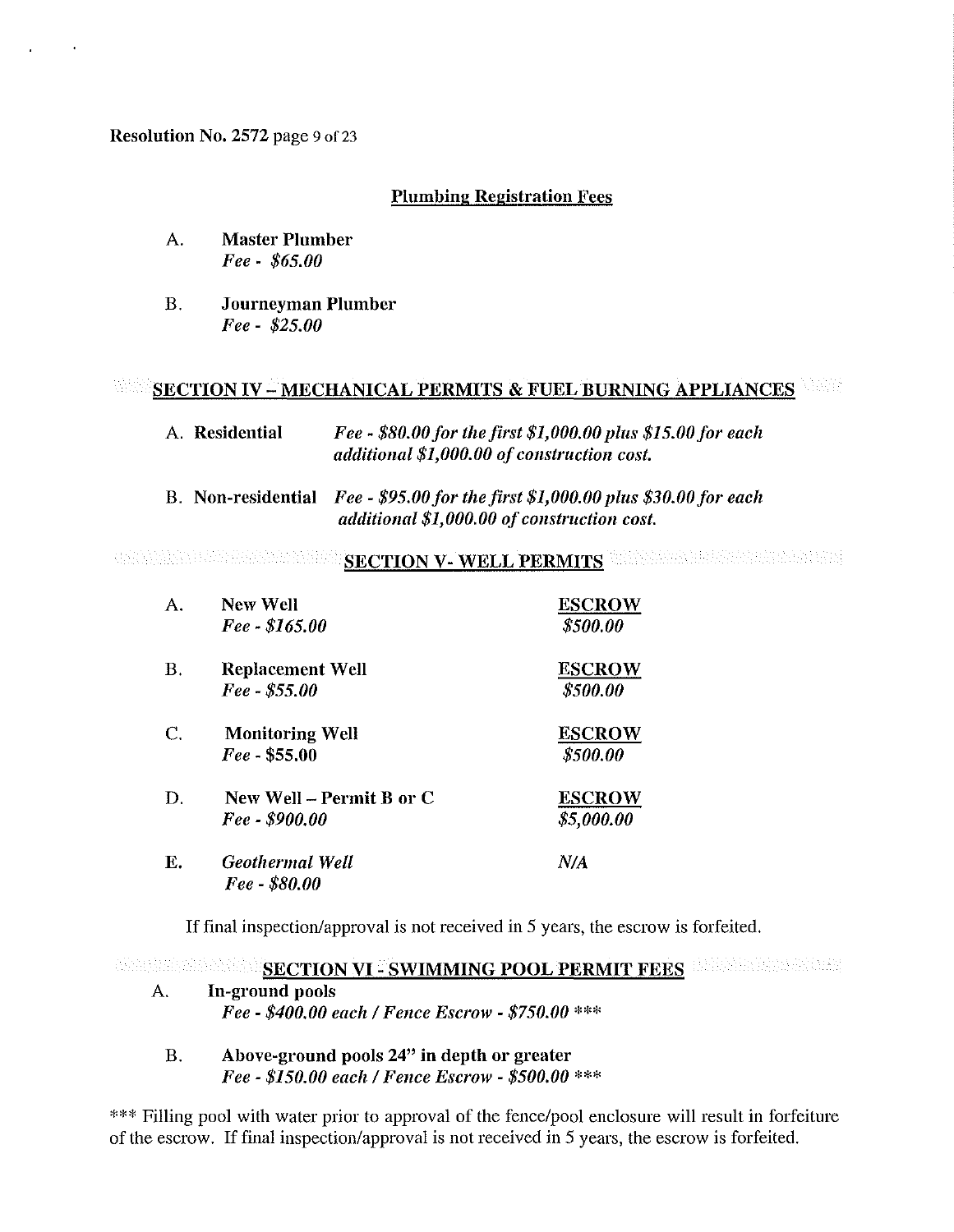#### Resolution No. 2572 page 10 of 23

SECTION VII - SIGNS WARRENT MANAGEMENT WAS ANA ERAHAN MARAN DA

All escrows shall be held until all signage is removed.

- A. Temporary signs advertising civic, social or political gatherings and fundraising activities *Fee -\$50.00 Escrow* - *\$100.00*
- B. Temporary signs including all moveable signs such as those advertising commercial sale *Fee* - *\$65.00 Escrow* - *\$100.00*
- C. Overhead Signs & Banners: Highway Permit (per sign/banner) *Fee* - *\$100.00 Escrow -\$100.00*
- D. All other signs, excepting those specified in Section 2112(A)(2) of the Ordinance as exempt from permit fee requirements, shall be in accordance with the following schedule:
	- I. I to 12 sq. ft. per side, per sign *Fee \$95.00*
	- 2. 13 to 40 sq. ft. per side, per sign *Fee \$100.00*
	- 3. 41 sq. ft. and over, per side, per sign *Fee \$125.00*

#### SECTION VIII - FIRE PREVENTION PERMITS AND INSPECTIONS **WARRER**

- A. Change of Occupancy and Annual Fire Marshal inspections for nonresidential buildings, spaces and uses *Fee* - \$ *65.00 Failure to respond resulting in a second notice – Fee \$75.00 Failure to respond resulting in a third notice – Fee \$100.00 Failure to respond to third notice will result in citations being issued. Citations carry a maximum penalty of \$1,000.00 per day of violation.*
- B. Fire Marshal inspection for existing residential buildings, additions and alterations

*Fee* - *\$100.00* 

- C. Construction Inspections
	- I. New single family detached:
		- *Fee \$275.00 pel' unit*
	- 2. Multi-family (single family attached, townhouse, apartment): *Fee* - *\$550.00 pel' unit*
	- 3. Non-residential: [new/renovation/ conversion/addition]: Fee - \$150.00 per floor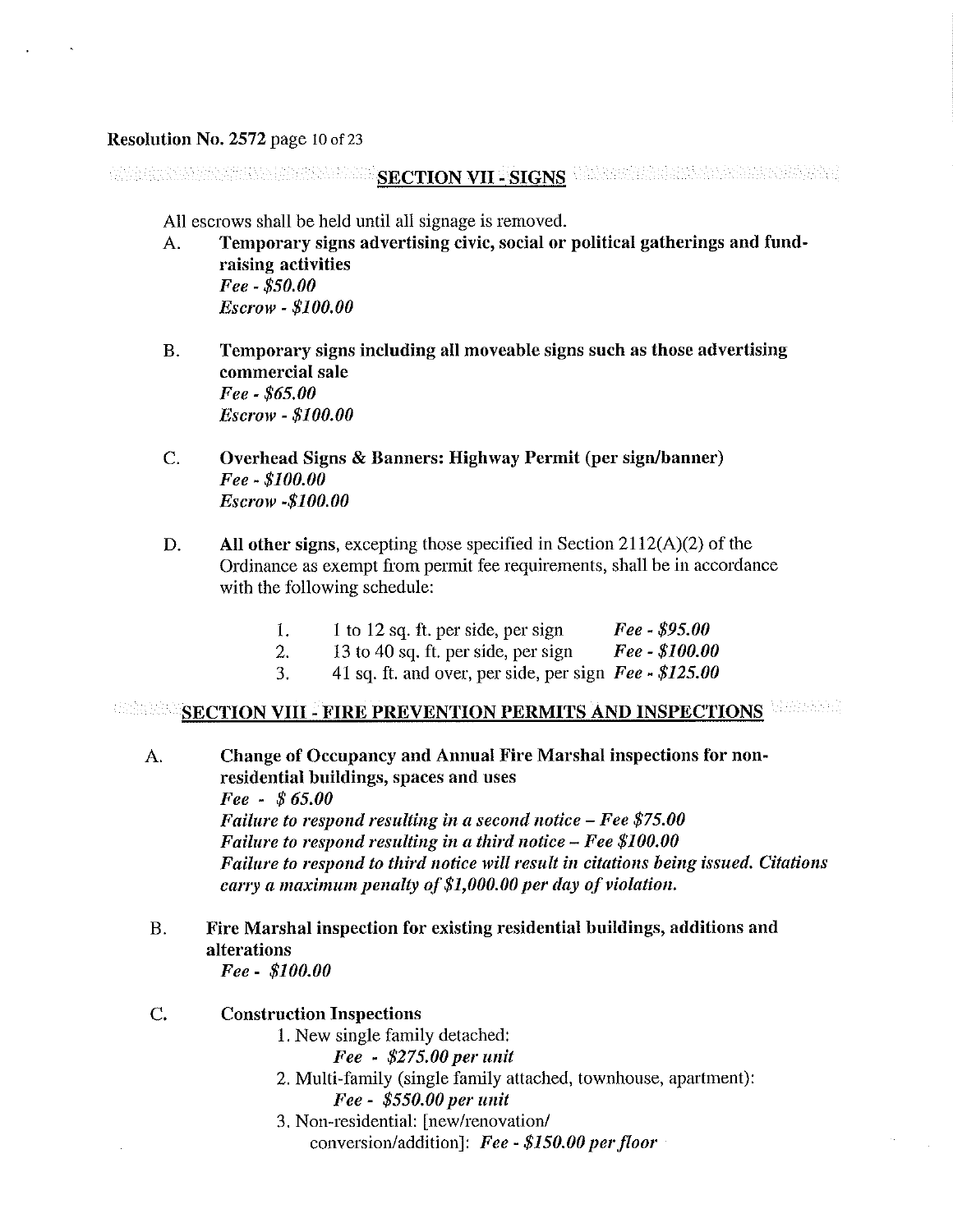#### Resolution No. 2572 page 11 of 23

#### D. Permit for removal of non-residential fuel storage tanks (per tank) 1. 2. 3. 4. 5. 0-1000 gallon underground tank 1001-3000 gallon underground tank 3001-5000 gallon underground tank 5000+ gallon underground tank Aboveground Tank *Fee - \$100.00 Fee - \$150.00 Fee - \$300.00 Fee - \$650.00 Fee - \$100.00*

#### E. Permit for installation of non-residential fuel storage tanks

|                | Above ground: | Fee - $$100.00$ per tank           |
|----------------|---------------|------------------------------------|
| $\overline{a}$ | Underground:  | $\textit{Fee}$ = \$150.00 per tank |

F. Permit for removal/installation/abandonment of residential oil tank *Fee \$80.00 per tank; maximum fee \$160.00 for a combined tank system.* 

#### G. Fire Protection Systems - non-residential

- 1. Fire sprinkler system non-residential *Fee* \$85.00 per floor *plus* \$1.25 *per sprinkler*
- 2. Fire suppression system (wet/dry/special agent) *Fee \$85.00*  3. Non-residential fire alarm/detection systems *Fee \$75.00*

#### H. Permit for blasting

Fee - \$300.00 per five day work week (Mon.-Fri.) or part thereof.

1. Fireworks *Fee* - *\$500.00* 

# SECTION IX-PENALTY / REINSPECTION FEES WELLETTED

- A. Penalty Fee In the event construction is started without first obtaining the required zoning and/or building permits, all applicable fees shall double.
- B. Reinspection Any reinspection required as the result of incomplete or improper work shall be charged to the permit holder. No Certificate of Occupancy shall be issued to any permit holder until such reinspection fees are paid in full. Fee - \$100.00 for each additional inspection
- C. Re-review Fee Plan alterations, plan modifications, or plan deficiencies forcing rejection and requiring resubmittal, are all subject to a \$300.00 plan resnbmission fee.
- D. Expedited Inspection Inspections provided by Township approved third-party services, if requested through the Township, shall be provided at the cost of \$175.00 per inspection. All other fees still apply.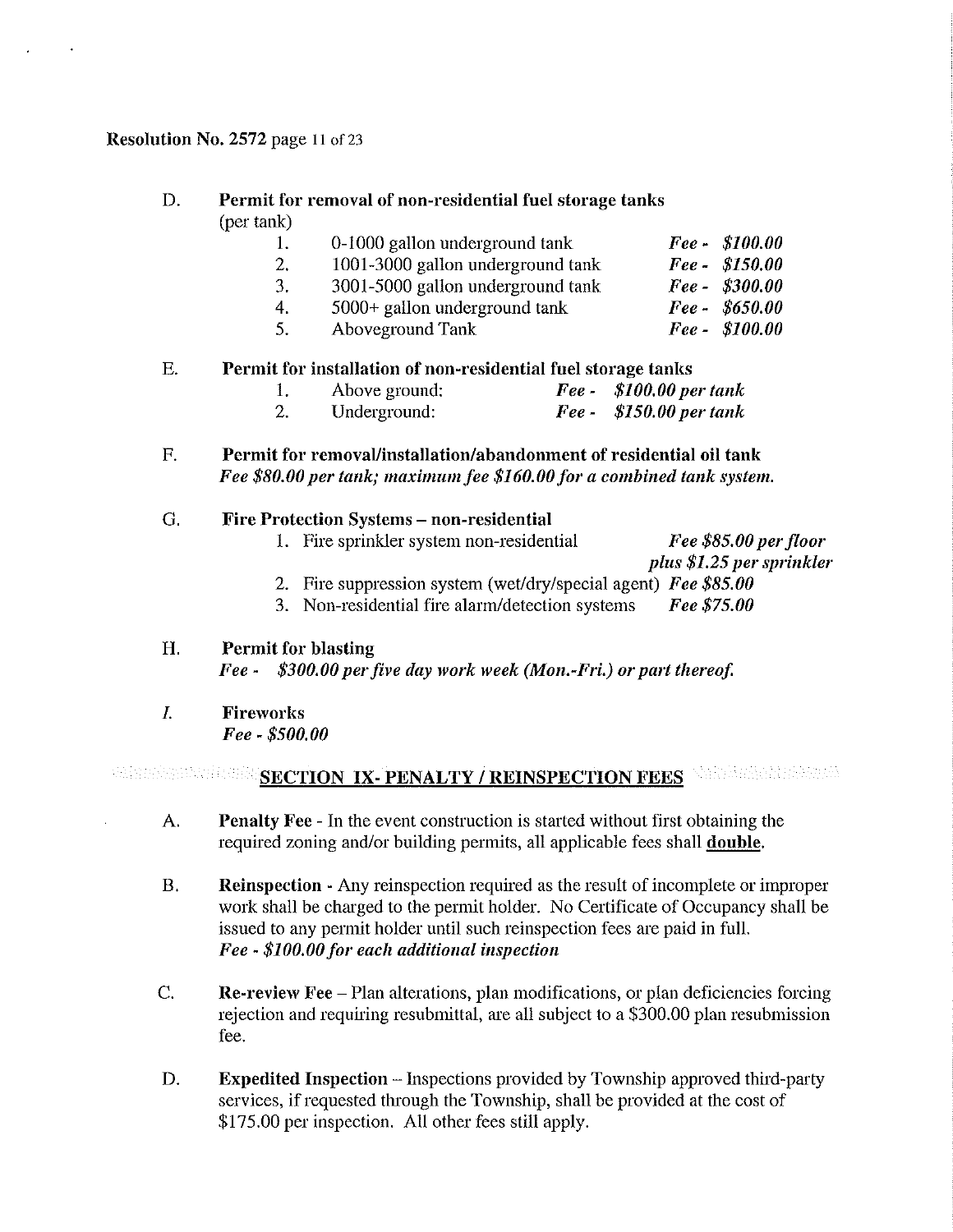#### Resolution No. 2572 page 12 of 23

A.

A.

E. Enforcement Costs - any costs incurred by the Township, including legal and expert witness fees, necessary to enforce any Township Ordinance or regulation shall be charged to the offender at the Township's cost plus 10% thereof as an administrative charge.

#### SECTION X - STORMWATER MANAGEMENT (SWM) **PERMIT FEES AND ESCROW**

| Υ. | Stormwater Management (SWM) Permit Application             | Fee   | Escrow*        |
|----|------------------------------------------------------------|-------|----------------|
|    | SWM Permit (under 500 SF of Imp. Surf.) – Application only | \$30  | N/A            |
|    | SWM Permit (w/o SWM PLAN) (501-1,000 SF of Imp. Surf.)     | \$60  | N/A            |
|    | Small Project SWM Permit (1,001-5000 SF of Imp. Surf.)     | \$120 | N/A            |
|    | SWM Permit (w/SWM PLAN) (>1,000 SF of Imp. Surf.)          | \$250 | \$10,000       |
|    | All other Regulated SWM Activity (as defined by SWM Ord.)  |       | \$250 \$10,000 |

- B. SWM Plan Review by Township Engineer Consultant costs to be paid by Applicant based on Consultant's Current Agreement plus the Township's Administration Fee.
- c. SWM As-Built Plan Review by Township Engineer Consultant costs to be paid by Applicant based on Consultant's Current Agreement plus the Township's Administration Fee.
- D. SWM Site Inspections by Township Engineer Consultant costs to be paid by Applicant based on Consultant's Current Agreement plus the Township's Administration Fee.
- E. Any additional work of Township "Professional Consultants" required by virtue of any Stormwater Management Permit Application or to enforce any permit provision Regulated by the Stormwater Ordinance will be charged to the Applicant based on the Consultant's Current Agreement plus the Township's Administration Fee.

#### SECTION XI- MISCELLANEOUS PERMIT FEES **CARDINAL BELLE**

| <b>Demolition</b>                       |          |
|-----------------------------------------|----------|
| Primary Building - Residential          | \$80.00  |
| Primary Building - Non-Residential      | \$275.00 |
| <b>Accessory Building – Residential</b> | \$60.00  |
| Accessory Building - Non-Residential    | \$100.00 |
| Agricultural Building per PA UCC        | \$80.00  |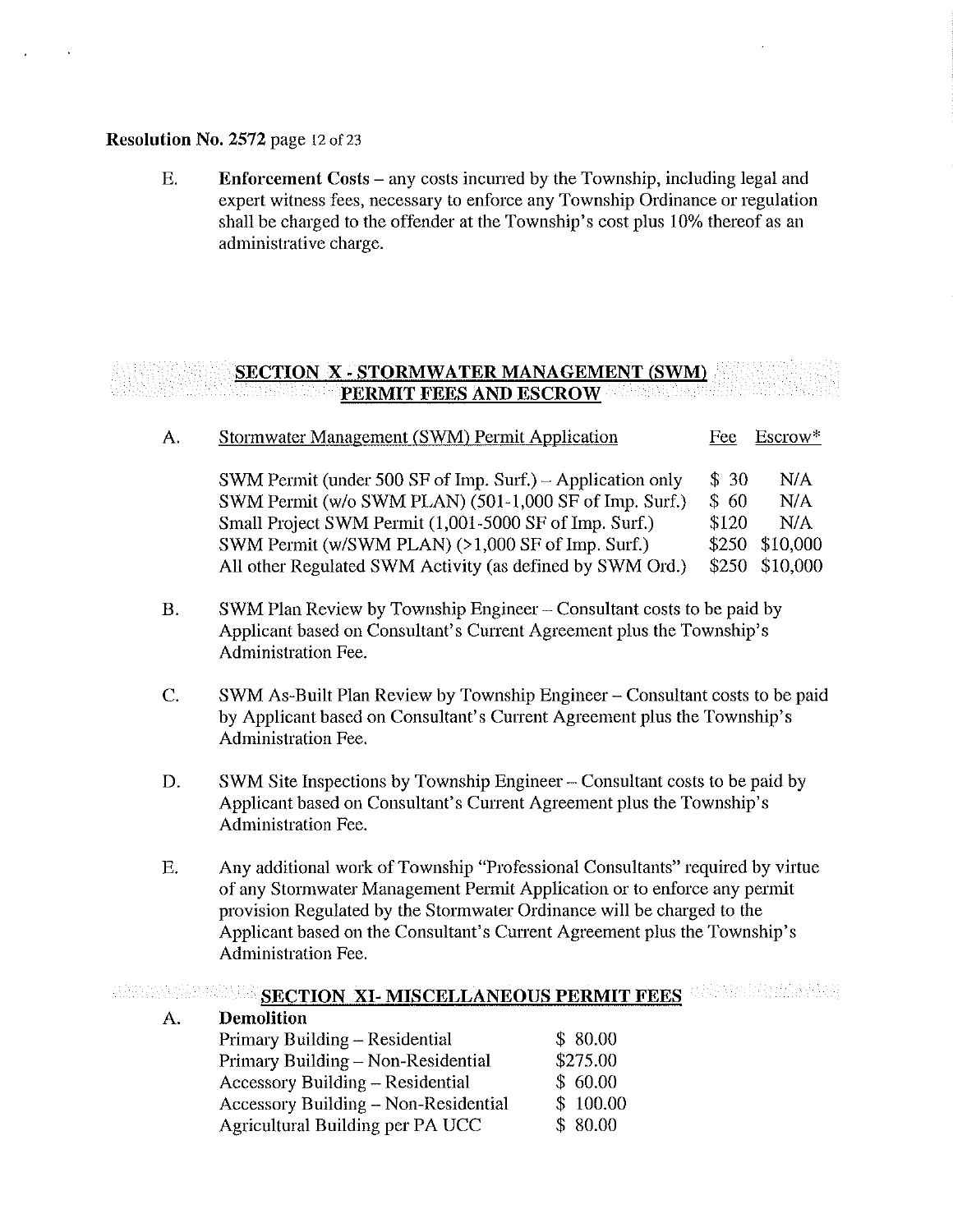#### Resolution No. 2572 page 13 of 23

 $\epsilon$ 

#### B. Mobile home and Trailers

- I. Trailer pad and initial installation (new) *Fee* - *\$350.00 per uuit*
- 2. Trailer installation on existing pad *Fee* - *\$300.00 per unit*

#### C. Road Opening Permit (opening existing roadway for such projects as utility installation)

*Fee: \$75.00 per opening \$750 escrow* if *no water or connection \$1500 escrow* if *there is a water or sewer connection*  A performance escrow for Road Opening Permits may also be required. The amount of the performance escrow will be determined on a case by case basis by *the Township Engineer may also be required. Full performance escrow is due prior to approval of the road opening permit.* 

If final inspection/approval is not received in 5 years, the escrow is forfeited.

#### D Highway Occupancy - Residential and Non-Residential (connecting driveway or entrance access to roadway) *Fee* - \$ *100.00 per opening Escrow* - *\$750.00*

If final inspection/approval is not received in 5 years, the escrow is forfeited.

E. Vacating of Township Roads Escrow \$750.00

F. Special Plan Review Fees

### Fees for special review of plans, as may be required or permitted by applicable regulations, codes, ordinances or resolutions: Total reimbursement of review costs by The Department of Labor and Industry or other agency plus administration costs.

G. Fire Reports - \$35.00

#### H. Letters of Certification

- I. Residential
	- *Fee*  \$ *35.00*
- 2. Non-Residential
	- *Fee \$200.00*
- 3. Fire Marshal: Residential *Fee* - \$ *35.00*
- 4. Fire Marshal: Non-Residential *Fee* - *\$125.00*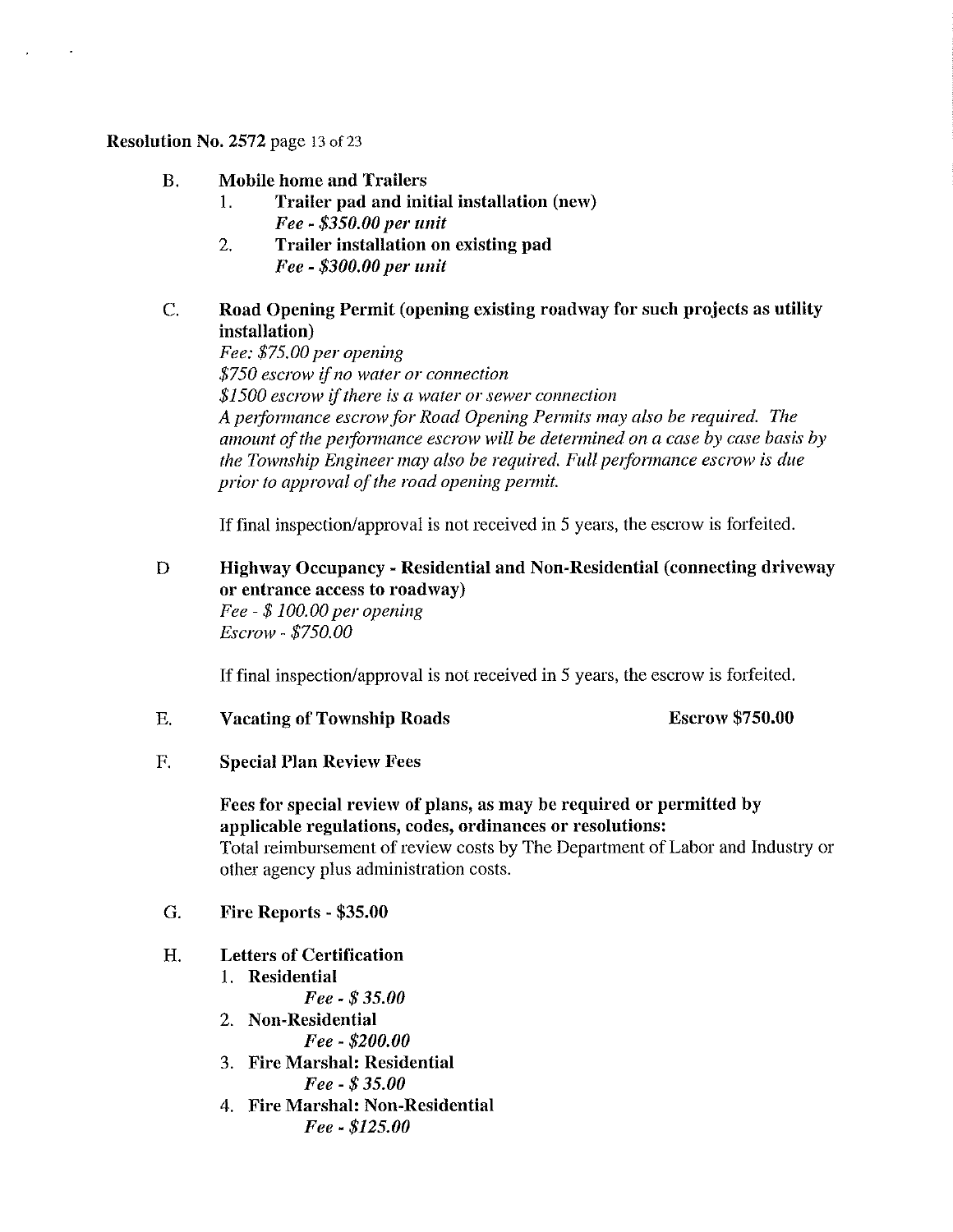Resolution No. 2572 page 14 of 23

 $\sim$ 

- I. Distributed antenna system right of way maintenance fee Annual fee \$500 per location
- J. Technical Code Review Appeals Board Review Fee \$ 275.
- K. Historical Architectural Review Board Review Fee \$ 200.

# WATER AND SEWER DEPARTMENT FEES

# ENDERGRAPHEN SECTION XII - PUBLIC WATER FEES WARD AND RELEASED AND RELEASED AND RELEASED AND RELEASED AND RELEASED AND RELEASED AND RELEASED AND RELEASED AND RELEASED AND RELEASED AND RELEASED AND RELEASED AND RELEASED AND

#### TAPPING / CONNECTION FEE SCHEDULE

Each owner of each premises connecting to the water system shall pay the following charges:

|   | \$1,500.00                                                               |
|---|--------------------------------------------------------------------------|
|   |                                                                          |
|   | \$2,138.25                                                               |
|   |                                                                          |
|   | *An EDU is an equivalent dwelling unit as defined in Buckingham Township |
|   |                                                                          |
|   |                                                                          |
|   | 55.00                                                                    |
| S | 200.00 per                                                               |
|   | quarter                                                                  |
|   | TBD                                                                      |

### *SHUTOFF WATER SERVICE*

On delinquent accounts, there will be a \$150.00 fee for POSTING OF SHUT-OFF notices in addition to the \$150.00 fee to shut off water service at the curb stop. At the time of service restoration an additional fee for the cost of any laboratory testing must be paid. Please note that the Capital Reserve Fee is still due and payable during periods in which service is shut off for any reason.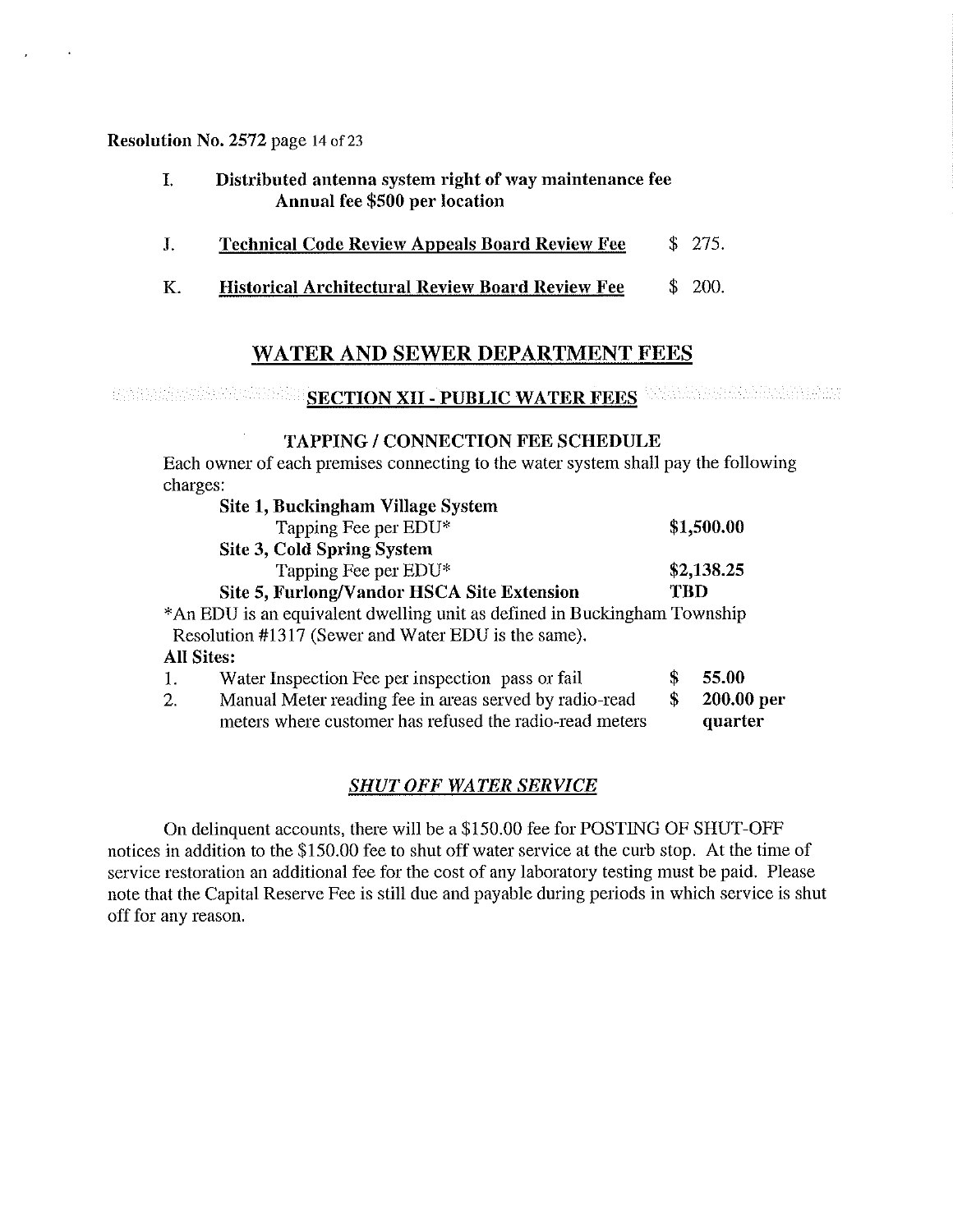Resolution No. 2572 page 15 of 23

 $\sim$ 

 $\sim$ 

#### WATER SERVICE CHARGE - QUARTERLY

#### Water Rate District Number 1- Buckingham Village, Fieldstone, Cold Spring, and Furlong

| <b>MINIMUM CHARGE</b><br><b>PER QUARTER</b><br><b>PER CUSTOMER</b><br><b>EDU FOR FIRST</b><br>3,000 GALLONS<br><b>USED</b> | <b>CAPITAL</b><br><b>RESERVE</b><br><b>CHARGE PER</b><br><b>CUSTOMER EDU</b><br><b>PER QUARTER</b> | <b>GALLONS</b><br><b>USED PER</b><br><b>EDU PER</b><br><b>QUARTER</b> | <b>TOTAL QUARTERLY CHARGE</b><br><b>PER EDU</b>                                                                                                                                                                                                   |
|----------------------------------------------------------------------------------------------------------------------------|----------------------------------------------------------------------------------------------------|-----------------------------------------------------------------------|---------------------------------------------------------------------------------------------------------------------------------------------------------------------------------------------------------------------------------------------------|
| \$16.90                                                                                                                    | \$49.25                                                                                            | Less Than or<br>equal to 3,000                                        | \$66.15                                                                                                                                                                                                                                           |
| \$16.90                                                                                                                    | \$49.25                                                                                            | Less than or<br>equal to<br>37,500                                    | $$66.15 + $2.80$ for each 1,000<br>gallons used over 3,000                                                                                                                                                                                        |
| \$16.90                                                                                                                    | \$49.25                                                                                            | More than<br>37,500 but<br>less than or<br>equal to<br>100,000        | $$66.15+ $2.80$ for each 1,000<br>gallons used over 3,000 and less<br>than or equal to $37,500 + $5.60$<br>for each 1,000 gallons used over<br>37,500                                                                                             |
| \$16.90                                                                                                                    | \$49.25                                                                                            | More than<br>100,000                                                  | \$66.15+ \$2.80 for each 1,000<br>gallons used over 3,000 and less<br>than or equal to $37,500 + $5.60$<br>for each 1,000 gallons used over<br>37,500 and less than or equal to<br>$100,000 + $11.20$ for each 1,000<br>gallons used over 100,000 |

For years 2021 and later, the total quarterly charge comprised of capital reserve and operations and maintenance charges will be automatically increased by CPI (Consumer Price Index) +  $2\%$ increase each year thereafter.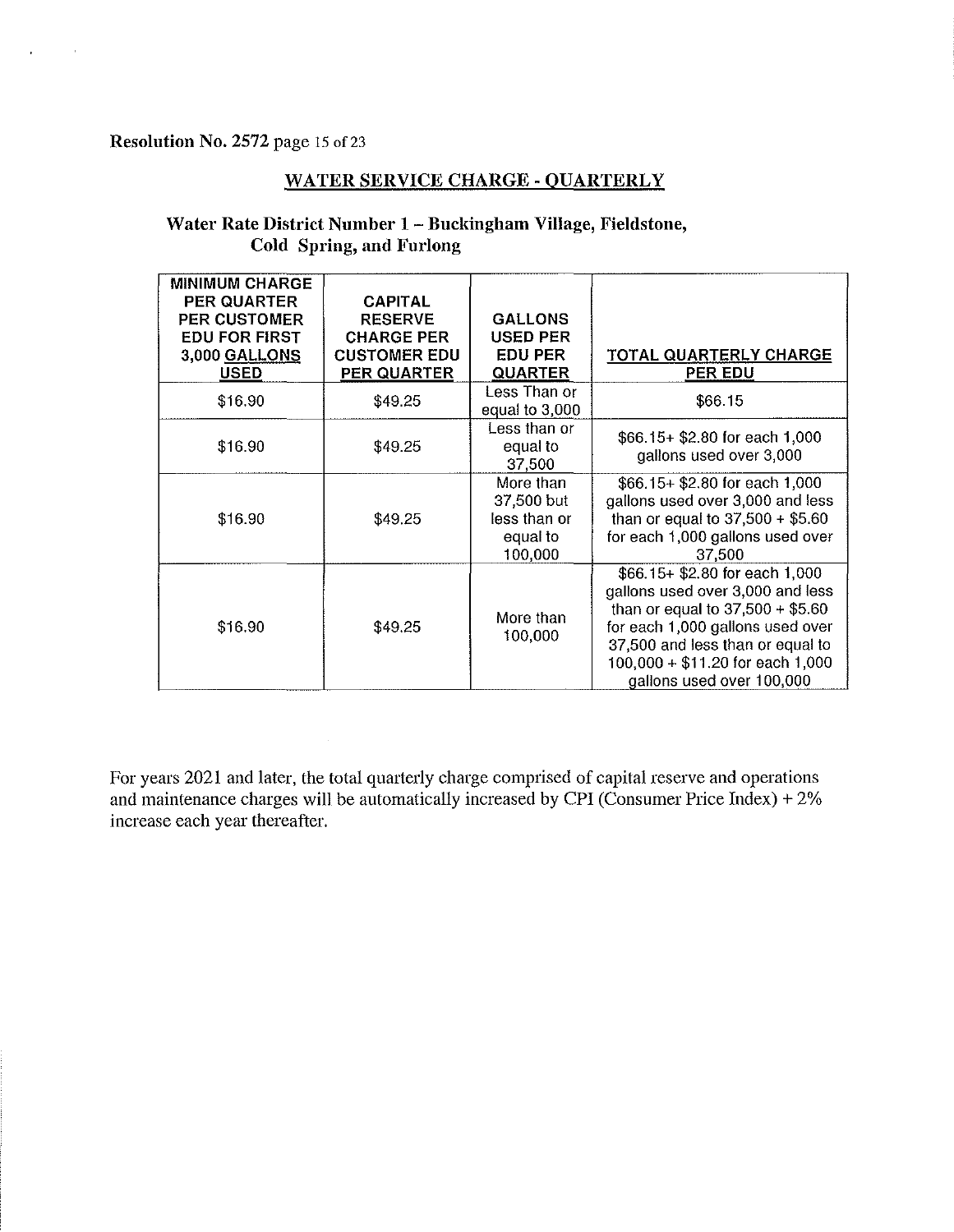| <b>MINIMUM CHARGE</b><br><b>PER QUARTER</b><br><b>PER CUSTOMER</b><br><b>EDU FOR FIRST</b><br>3,000 GALLONS<br>USED | <b>CAPITAL</b><br><b>RESERVE</b><br><b>CHARGE PER</b><br><b>CUSTOMER EDU</b><br>PER QUARTER | <b>GALLONS</b><br><b>USED PER</b><br><b>EDU PER</b><br><b>QUARTER</b> | <b>TOTAL QUARTERLY CHARGE</b><br><b>PER EDU</b>                                                                                                                                                                                                     |
|---------------------------------------------------------------------------------------------------------------------|---------------------------------------------------------------------------------------------|-----------------------------------------------------------------------|-----------------------------------------------------------------------------------------------------------------------------------------------------------------------------------------------------------------------------------------------------|
| \$27.95                                                                                                             | \$133.50                                                                                    | Less Than or<br>Equal to 3,000                                        | \$161.45                                                                                                                                                                                                                                            |
| \$27.95                                                                                                             | \$133.50                                                                                    | Less than or<br>Equal to<br>37,500                                    | $$161.45 + $4.33$ for each 1,000<br>gallons used over 3,000                                                                                                                                                                                         |
| \$27.95                                                                                                             | \$133.50                                                                                    | More than<br>37,500 but<br>less than or<br>equal to<br>100,000        | $$161.45 + $4.33$ for each 1,000<br>gallons used over 3,000 and less<br>than or equal to $37,500 + $8.66$ for<br>each 1,000 gallons used over<br>37,500                                                                                             |
| \$27.95                                                                                                             | \$133.50                                                                                    | More than<br>100,000                                                  | $$161.45 + $4.33$ for each 1,000<br>gallons used over 3,000 and less<br>than or equal to $37,500 + $8.66$ for<br>each 1,000 gallons used over<br>37,500 and less than or equal to<br>$100,000 + $17.32$ for each 1,000<br>gallons used over 100,000 |

b. Water Rate District Number 2 - Mill Creek Ridge and Fenton's Corner

Construction Water in all Water Rate Districts - \$100.00/per building permit.

PENALTIES ON DELINQUENT BALANCES - Payments exceeding thirty (30) days from original billing date will be assessed a 5% penalty plus 6% per annum interest charge. Any accounts that are delinquent two (2) billing periods from original date will prompt further action: certified mailing fees and if legal action, \$150.00 administration charge plus reimbursable District Court costs and attorney's fees will be added to the outstanding balance; if discontinuance of service, \$150.00 fee plus the cost of laboratory testing, if necessary, will be required (in cash, money order, or certified check) for reissuance of service. There will a service charge of \$45.00 for liens and \$15.00 for lien removals. On delinquent accounts, there will be a \$150 fee for POSTING OF SHUT-OFF notices.

Meter Testing: If a meter is tested at the customers written request and the meter is found to be accurate (recording less than 104%), the fee will be the current cost to calibrate the meter, labor fee of \$150.00 to remove and install a new meter plus any shipping cost. If the meter is inaccurate, then the cost of the meter test will be borne by the Township. See Resolution 1318, Article 307.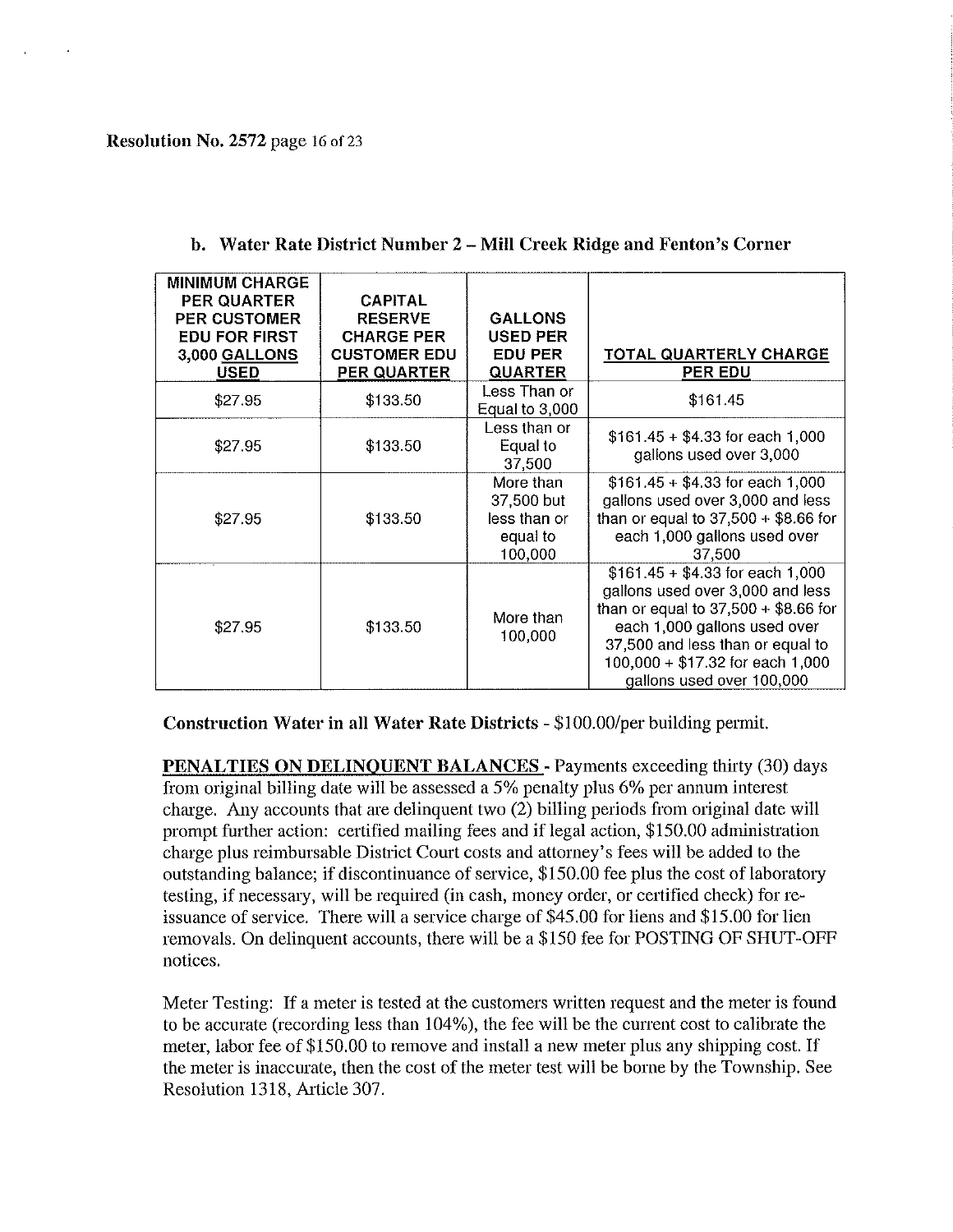#### Resolution No. 2572 page 17 of 23

# SECTION XIII - SEWER FEES WERKWERMAND CONTRACT TAP -IN / CONNECTION FEE SCHEDULE

Each owner of each premise connecting to the sewer system shall pay the following charges. Tapping fees are for treatment capacity, conveyance and disposal. Inspection fees are assessed per inspection, pass or fail. \$1,000.00 perfonnance escrow is required for all connections, prior to the approval of the EDU.

| <b>Service Area</b>                                                                   | <b>Tapping Fee (per EDU)</b>                              | <b>Sewer Inspection Fee</b><br>(per EDU) |
|---------------------------------------------------------------------------------------|-----------------------------------------------------------|------------------------------------------|
| Buckingham Wastewater<br><b>Treatment Plant</b>                                       | \$3,000.00                                                | \$75.00                                  |
| Cold Spring Wastewater<br><b>Treatment Plant</b>                                      | \$4,900.00                                                | \$75.00                                  |
| Furlong Sewer System<br>Township Capacity Fee<br>Townhome/Apartment                   | \$5,500.00 (225)<br>gpd/EDU)                              | \$75.00                                  |
| <b>Furlong Sewer System</b><br>Township Capacity Fee<br><b>Single Family Dwelling</b> | \$6,416.66 (262.5)<br>gpd/EDU)                            | \$75.00                                  |
| <b>Furlong Sewer System</b><br>Capacity Fee<br>Reimbursement to Toll                  | per §12.A.vii of Lindquist<br><b>Settlement Agreement</b> | tbd                                      |
| Fieldstone Sewer System                                                               | \$0. (Developer financed)                                 | \$75.00                                  |
| Buttonwood sewer<br>extension connection                                              | \$10,000.00                                               | \$75.00                                  |

\* An EDU is an equivalent dwelling unit as defined in Buckingham Township Resolution #1317 (Sewer and Water EDU is the same).

Inspection fees for on-lot sewage systems: \$ 250.00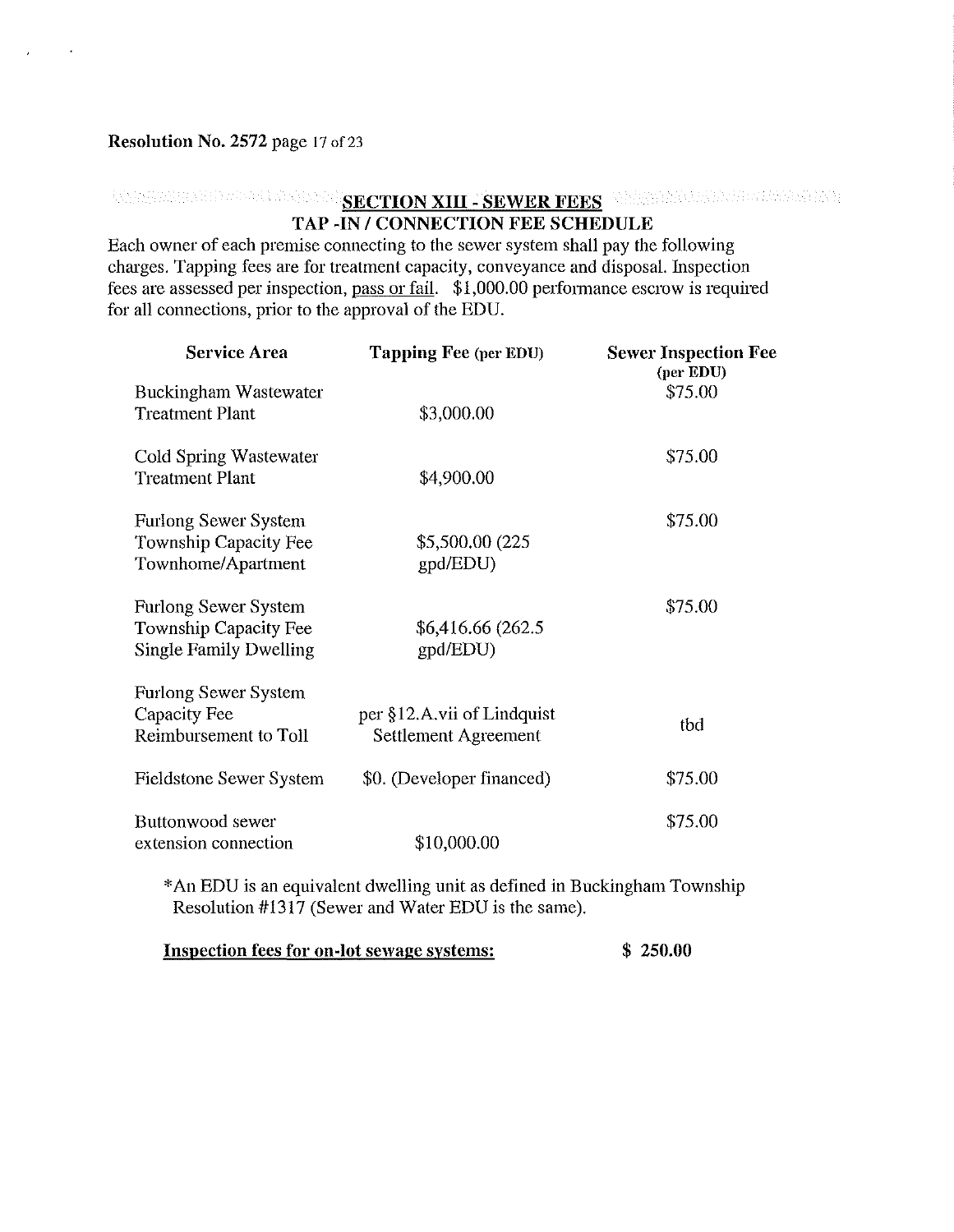#### Resolution No. 2572 page 18 of 23

#### SEWER SERVICE CHARGE- QUARTERLY

| <b>CUSTOMER</b><br><b>TYPE</b>                                                        | <b>CAPITAL</b><br><b>RESERVE</b><br><b>CHARGE</b><br>PER EDU<br>PER<br><b>QUARTER</b> | <b>OPERATIONS AND</b><br><b>MAINTENANCE</b><br><b>CHARGE PER EDU</b><br><b>PER QUARTER</b> | <b>GALLONS</b><br><b>DISCHARGED</b><br><b>PER QUARTER</b>                                                    | <b>TOTAL QUARTERLY</b><br><b>CHARGE</b>                                                                                                                                                                                                                           |
|---------------------------------------------------------------------------------------|---------------------------------------------------------------------------------------|--------------------------------------------------------------------------------------------|--------------------------------------------------------------------------------------------------------------|-------------------------------------------------------------------------------------------------------------------------------------------------------------------------------------------------------------------------------------------------------------------|
|                                                                                       |                                                                                       |                                                                                            |                                                                                                              |                                                                                                                                                                                                                                                                   |
| <b>Residential Use</b><br>and unmetered<br>accounts                                   | \$59.05                                                                               | \$141.95                                                                                   | unlimited                                                                                                    | \$201.00                                                                                                                                                                                                                                                          |
| Non-Residential<br>Use metered<br>accounts                                            | \$59.05                                                                               | \$141.95                                                                                   | Up to but not more<br>than the customer's<br>EDU allocation                                                  | $$201.00 + $0.00425$ for<br>each gallon discharged                                                                                                                                                                                                                |
| Non-Residential<br>Use metered<br>accounts                                            | \$59.05                                                                               | \$141.95                                                                                   | More than the<br>customer's EDU<br>allocation for a<br>period of not more<br>than 3 consecutive<br>months    | $$201.00 + $0.00425$ for<br>each gallon discharged<br>under the customer's<br>EDU allocation and<br>\$.0085 for each gallon<br>discharged over the<br>customer's EDU<br>allocation.                                                                               |
| Non-Residential<br>Use metered<br>accounts                                            | \$59.05                                                                               | \$141.95                                                                                   | More than the<br>customer's EDU<br>allocation for a<br>period of more than<br>3 consecutive<br>months        | \$201.00 + \$0.00425 for<br>each gallon discharged<br>under the customer's<br>EDU allocation and<br>\$.02544 for each gallon<br>discharged over the<br>customer's EDU<br>allocation.                                                                              |
| Non-Residential<br>Use metered<br>accounts -<br>Penalty for<br>Excessive<br>Discharge | \$59.05                                                                               | \$141.95                                                                                   | More than double<br>the customer's<br>EDU allocation for<br>a period of more<br>than 6 consecutive<br>months | $$201.00 + $0.00425$ for<br>each gallon discharged<br>under the customer's<br>EDU allocation and<br>\$.02544 for each gallon<br>discharged over the<br>customer's EDU<br>allocation PLUS a<br>penalty for excessive<br>use of 10% of the<br>amount so calculated. |

#### a. Sewer Rate District Number 1 - Buckingham Village, Fieldstone, Stoneymead, Cold Spring, and Furlong

Minimum O&M charge -metered accounts \*charge is retroactive to beginning of quarter

\$141.95

For years 2019 and later, the total quarterly charge comprised of capital rescrve and operations and maintenance charges will be automatically increased by CPI (Consumer Price Index)  $+2\%$ increase each year thereafter.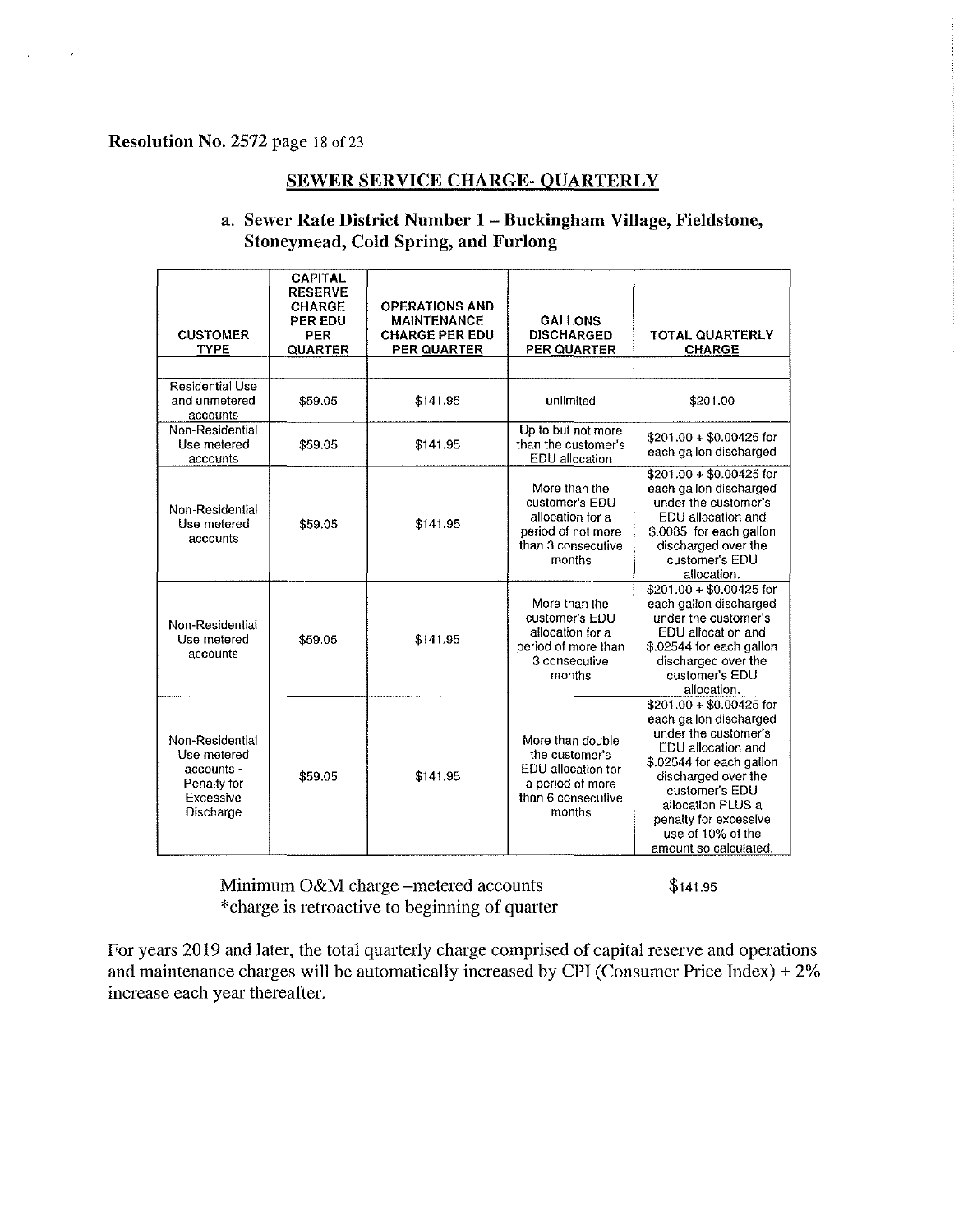#### Resolution No. 2572 page 19 of 23

#### Sewer Rate District Number 2 - Mill Creek Ridge

| <b>CUSTOMER</b><br><b>TYPE</b>                      | <b>CAPITAL</b><br><b>RESERVE</b><br><b>CHARGE PER</b><br><b>EDU PER</b><br><b>QUARTER</b> | <b>OPERATIONS AND</b><br><b>MAINTENANCE</b><br><b>CHARGE PER EDU</b><br><b>PER QUARTER</b> | <b>GALLONS</b><br><b>DISCHARGED PER</b><br><b>QUARTER</b>                                                                              | <b>TOTAL QUARTERLY</b><br><b>CHARGE</b>                                                                                                                                                                 |
|-----------------------------------------------------|-------------------------------------------------------------------------------------------|--------------------------------------------------------------------------------------------|----------------------------------------------------------------------------------------------------------------------------------------|---------------------------------------------------------------------------------------------------------------------------------------------------------------------------------------------------------|
| <b>Residential Use</b><br>and unmetered<br>accounts | \$133.35                                                                                  | \$337.55                                                                                   | unlimited                                                                                                                              | \$470.90                                                                                                                                                                                                |
| Non-Residential<br>Use metered<br>accounts          | \$133.35                                                                                  | \$337.55                                                                                   | Up to but not more<br>than the customer's<br>EDU allocation                                                                            | $$470.90 + $0.0164$ for<br>each gallon discharged<br>plus \$133.35 per EDU.                                                                                                                             |
| Non-Residential<br>Use metered<br>accounts          | \$133.35                                                                                  | \$337.55                                                                                   | More than the<br>customer's EDU<br>allocation for a period<br>of less than 3<br>consecutive months                                     | $$470.90 + $0.0164$ for<br>each gallon discharged<br>under the customer's EDU<br>allocation and \$.033 for<br>each gallon discharged<br>over the customer's EDU<br>allocation plus \$133.35 per<br>FDU. |
| Non-Residential<br>Use metered<br>accounts          | \$133.35                                                                                  | \$337.55                                                                                   | More than the<br>customer's EDU<br>allocation for a period<br>of more than 3<br>consecutive months<br>(to be retroactively<br>charged) | $$470.90 + $0.0164$ for<br>each gallon discharged<br>under the customer's EDU<br>allocation and \$.099 for<br>each gallon discharged<br>over the customer's EDU<br>allocation plus \$133.35 per<br>EDU. |

#### HIGH STRENGTH SURCHARGE (BOD > 350mg/l)

Payment to cover added cost of high strength waste shall be based on the percentage over current allowable strengths and concentrations of these pollutants using the following formula (BOD/350 is never less than 1):

#### tested BOD x \$0.00425 x total gallons for the metered period 350mg/1

where BOD is the total 5 day 20°C Biochemical Oxygen Demand as sampled, measured and tested according to most recent adopted edition of Standard Methods for the Examination of Water and Wastewater or other method, approved by Pennsylvania DEP and/or United States EPA. Customer pays laboratory costs for monthly BOD Total Suspended Solids, oil and grease monitoring.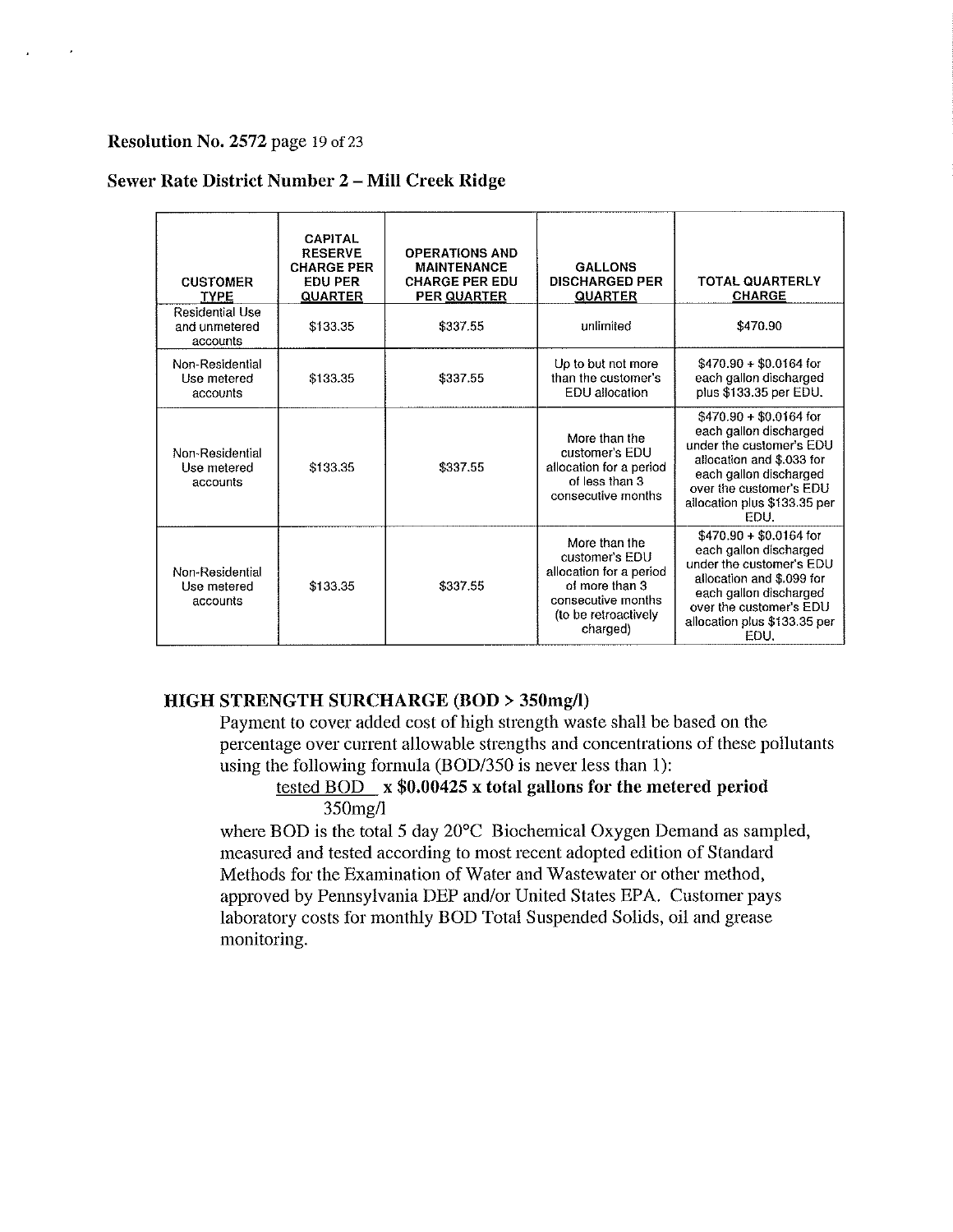### HIGH STRENGTH FATS, OIL and GREASE SURCHARGE (FOG >120 mg/l)

Payment to cover added cost of high strength waste shall be based on the percentage over current allowable strengths and concentrations of these pollutants using the following formula (FOG/120 is never less than 1):

Tested  $FOG \times $0.004 \times \text{total gallons}$  for the metered period 120 mg/I

where FOG is the Total Oil and Grease as sampled, measured and tested according to most recent adopted edition of Standard Methods for the Examination of Water and Wastewater. Customer pays laboratory costs for monthly BOD, oil and grease monitoring.

#### Where both high strength BOD and FOG charges are applied, the bill for services will be calculated:

 $(BOD/350 + (FOG/120 - 1.00))$  x \$0.004/gallon x # of gallons in billing period

PENALTIES ON DELINQUENT BALANCES - Payments exceeding thirty (30) days from original billing date will be assessed a 5% penalty plus 6% per annum interest charge. Any accounts that are delinquent two (2) billing periods from original date will prompt further action: certified mailing fees and if legal action, \$150.00 administration charges plus reimbursable District Court costs and attorney's fees will be added to the outstanding balances. A \$150.00 fee will be assessed; if discontinuance of service where water service is provided by another entity, and a \$150.00 fee will be required (in cash, money order, or certified check) for re-issuance of service. If service is shut off to a property with public sewer only, the cost to restore service will be the actual excavation and restoration cost plus 15%. There will be a service charge of \$45.00 for liens and \$15.00 for lien removals.

#### **Almaktöbblaker** Webhinkhamed SECTION XIV - REFUSE COLLECTION PERMIT FEES

A. Municipal Waste and Source-Separated Recyclable Materials-For complete requirements see Township Ordinance No. 88-01 as amended by Ordinance No. 2003-04 and Ordinance No. 92-01 as amended by Ordinance 2003-05.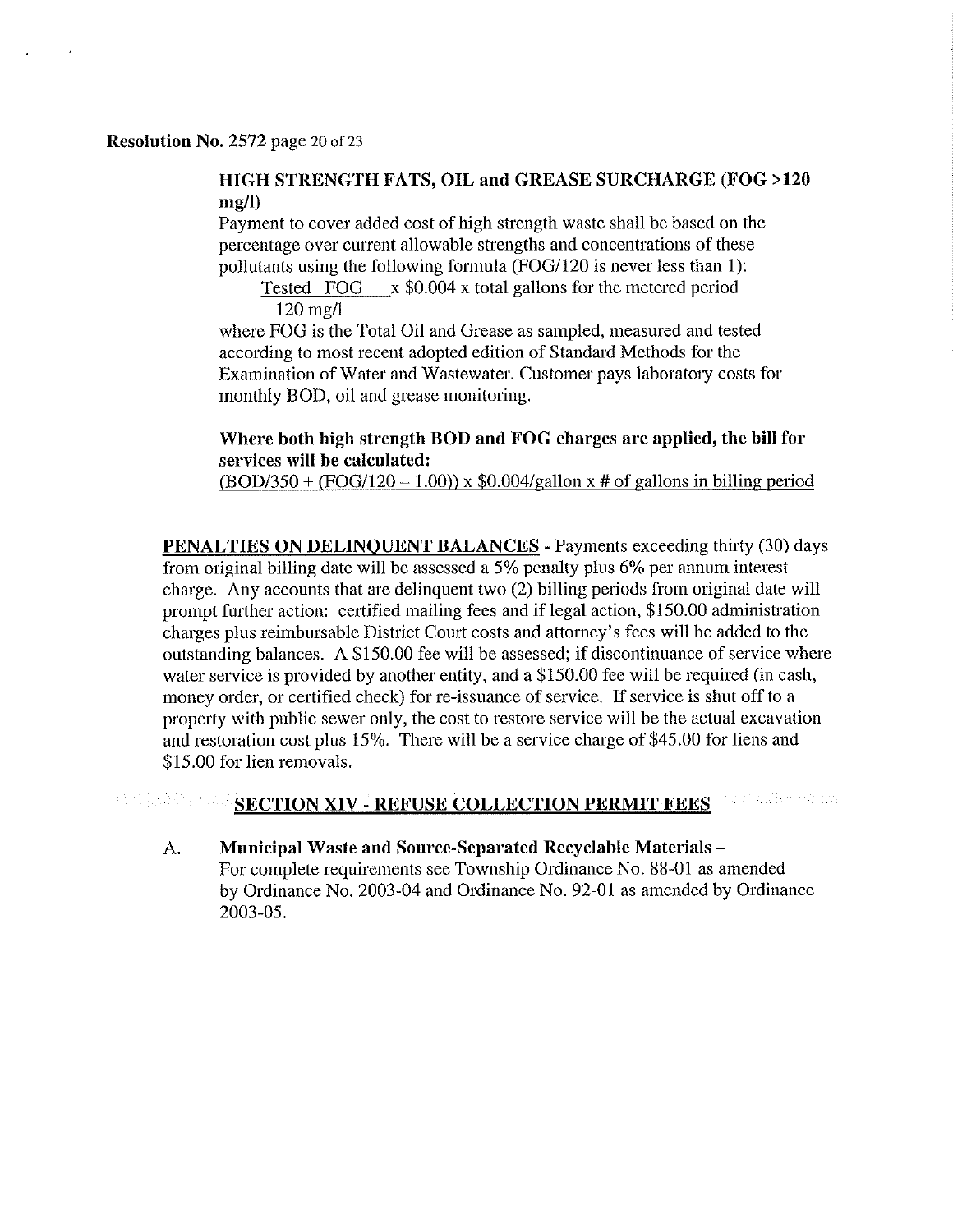#### Resolution No. 2572 page 21 of 23

 $\Delta$ 

#### POLICE DEPARTMENT FEES

#### SECTION XV - POLICE DEPARTMENT REPORTS AND FEES

- A. Theft, burglary, vandalism, incident and criminal reports. *Fee- \$15.00*
- B. Accident Reports (per Pa. C.S.A. 75 §3751(b)) *Fee- \$15.00*
- C. Subpoenaed photographs (3 X 5) *Fee* - *\$5.00 each*  (8 X 10) *Fee* - *\$10.00 each*  Plus \$7.00 per thumb drive if electronic copies can be produced.
- D. Videos *Fee* - *\$150.00*
- E. Soliciting Permit Applications *Fee per day* - \$ *25.00* / *Fee per month* - *\$100.00/ Fee per year* - *\$300.00*

#### ADMINISTRATIVE FEES

# SECTION XVI - TOWNSHIP MEETING ROOM RENTAL

A. Not for profit or service organizations *Fee* - \$ *25.00 per lise*  Custodial services, as required per use *Escrow* - \$ *50.00 Note:* Escrow may be returned after inspection.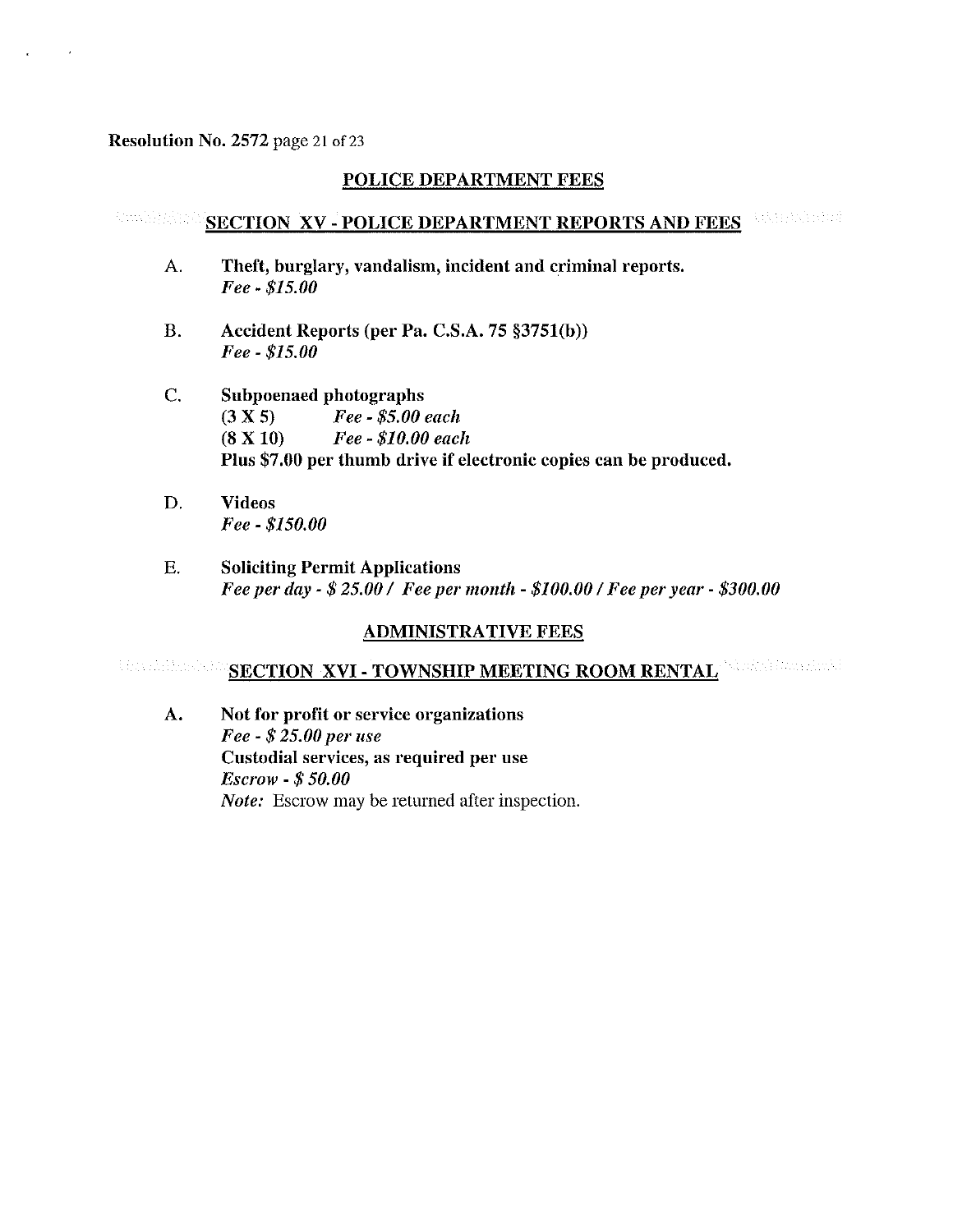$\Delta$ 

# **MEETION XVII - TOWNSHIP PARKS and FIELDS AND RECTION XVII - TOWNSHIP PARKS and FIELDS**

Please note: Although an approved request assures that an organization will have primary use of the fields/pavilion as reserved, other portions of the park will remain open for public use.

# PAVILION/BAND SHELL USE

A. 50 or less people: Fee - \$50.00 per use Escrow - \$100.00 B. Over 50 people to pavilion capacity: Fee - \$100.00 per use Escrow - \$200.00

### GENERAL PARK USAGE (Pavilion reservation additional charge - see applicable section)

- A. Over 50 people but less than 250 people: Fee - \$100.00 per use Escrow - \$300.00
- B. Over 250 people (private function): Fee - \$250.00 Escrow - to be determined dependent on type of function and number of attendees
- C. Over 250 people (public function): Fee - \$350.00 Escrow and additional fees - please refer to Public Gathering Ordinance #52 as amended

### FIELD USE (Athletic use of fields) - per season fees and escrows

Escrows are to be replenished to maintain the full escrow amount throughout the season. \*Seasons are as follows: Spring (April 1- July 31) and Fall (August 1 - December 31)

- A. For organizations that use the field 2 times per week or less Fee - \$250.00 per field, per season\* Escrow - \$500.00 per field, per season\* maximum escrow - \$1,000.00
- B. For organizations that use the field 5 times a week or less: Fee - \$750.00 per field, per season\* Escrow - \$1,000 per field, per season\* maximum escrow \$3,000.00.
- C. For organizations that use the field 7 times a week: Fee - \$1,250.00 per field, per season\* Escrow - \$1,200 per field, per season \* maximum escrow \$6,000.

### TOURNAMENTS (Pavilion reservation additional charge - see applicable section)

- A. Fee \$ 100.00 per day, per field Escrow - \$200.00 per day, per field
- B. In the case of additional facility restoration needed due to damages from excessive misuse, additional charges required equal to the reimbursement of costs incurred by the Township to restore the facilities.
- C. The Township may call for additional requirements of the organization based on anticipated attendance and type of event. (For example: traffic control, portable lavatories)